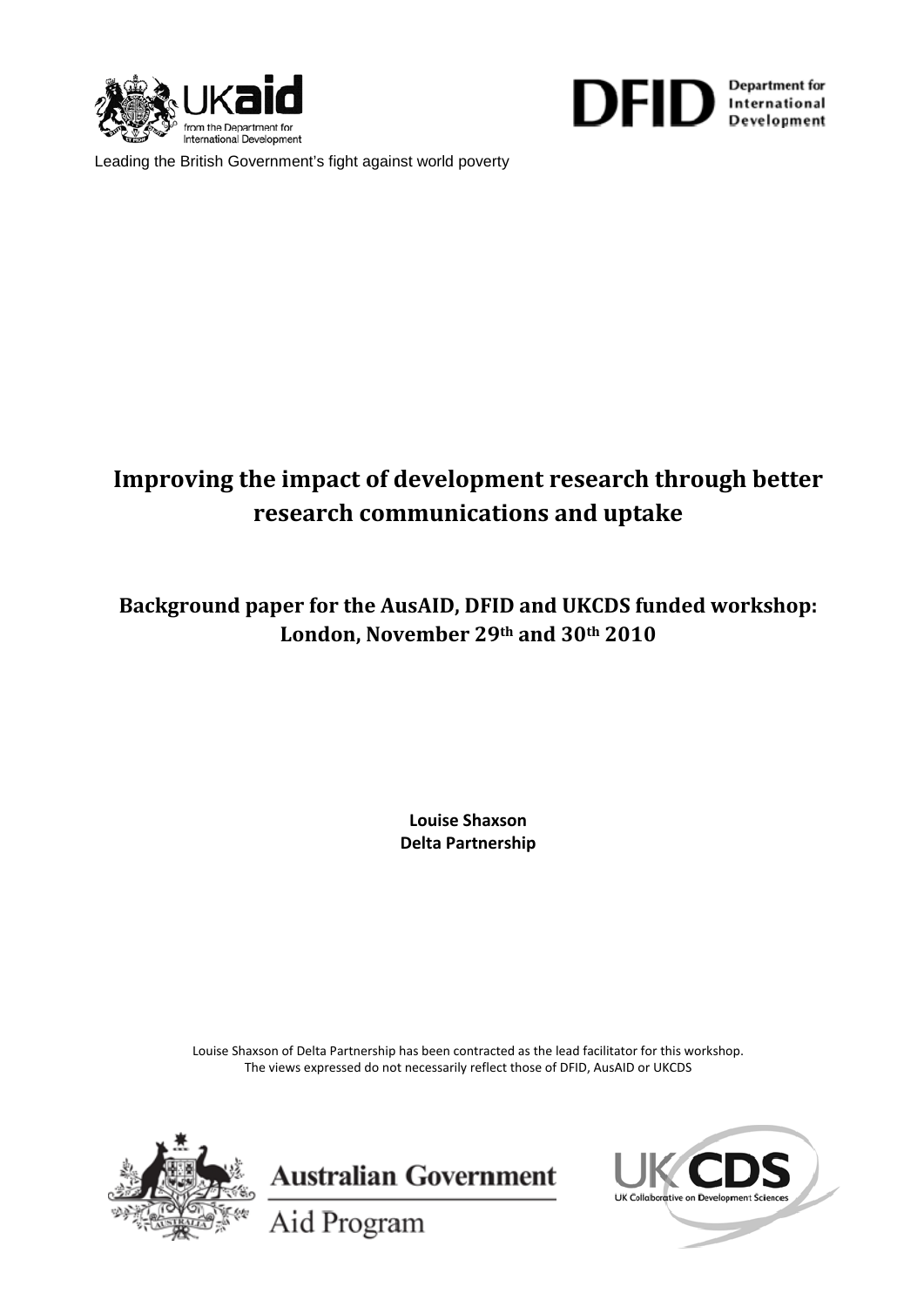# **Contents**

| 1. |      |                                                                                         |  |  |  |  |
|----|------|-----------------------------------------------------------------------------------------|--|--|--|--|
| 2. |      |                                                                                         |  |  |  |  |
| 3. |      |                                                                                         |  |  |  |  |
|    | 3.1. |                                                                                         |  |  |  |  |
|    | 3.2. |                                                                                         |  |  |  |  |
|    | 3.3. | Summary - models and channels for research communications and uptake 12                 |  |  |  |  |
| 4. |      | Key questions on research communications and uptake for discussion during world cafe 12 |  |  |  |  |
|    | 4.1  |                                                                                         |  |  |  |  |
|    |      |                                                                                         |  |  |  |  |
|    | 4.2  | Improving engagement with all actors: broadening our reach beyond the policy audience   |  |  |  |  |
|    |      |                                                                                         |  |  |  |  |
|    | 4.3  | The role of technology in improving research communication and uptake 15                |  |  |  |  |
|    | 4.4  |                                                                                         |  |  |  |  |
| 5. |      |                                                                                         |  |  |  |  |
|    | 5.1  | Understanding the roles and functions of knowledge intermediaries 18                    |  |  |  |  |
|    | 5.2  |                                                                                         |  |  |  |  |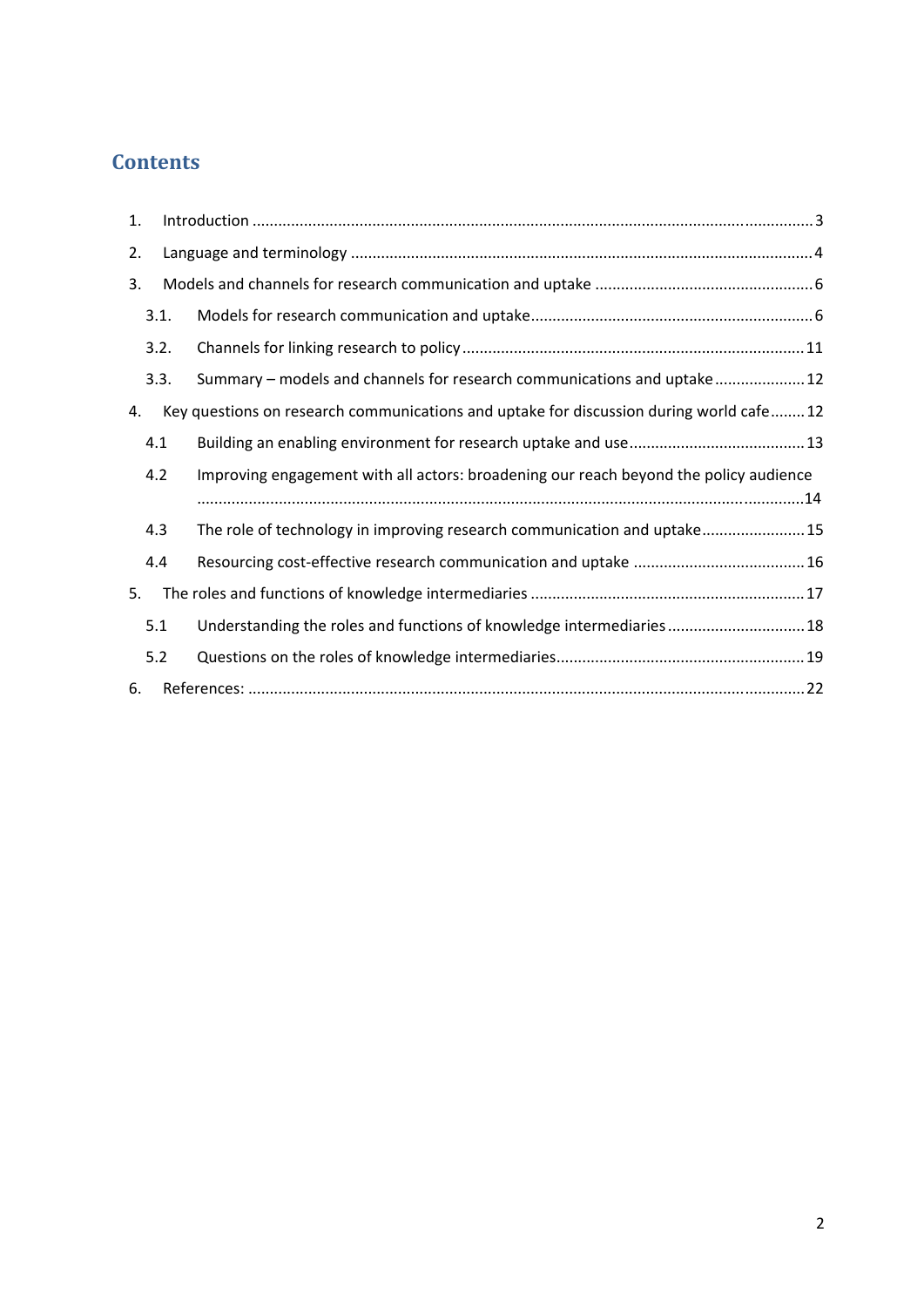# **1. Introduction**

This is a background paper for the workshop on *Improving the impact of development research through better research communication and uptake*, being held in London on November 29 and 30, 2010. The paper draws upon and synthesises a number of documents on this topic produced for DFID, as well as other documentation and events of recent interest<sup>1</sup>.

In 2005/06, the twenty largest funders of development research invested an estimated US\$1988 million in research, with the aim of improving the health, well-being and livelihoods of the world's poorest people<sup>2</sup>. But research rarely transforms lives automatically  $-$  it needs to be planned, implemented, communicated, adapted and made accessible for different contexts to ensure that it is relevant to people's needs; whether they are policy makers, practitioners, private sector actors or community members. No matter how good the tools are that we use, it is not simply a matter of communicating research after it has been done. The single most important lesson from the work on research use and uptake over the last decade is that improving research impact means engaging users at the outset of any work.

The communication and uptake of research is a messy business for which there is no clear formula, though it is clear is that routes to impact need to be improved. Without a greater focus on getting research into use, that potential for improving lives through research and innovation will not be fully realised. Research funders have a role to play in encouraging maximum impact from the research they fund, including its influence on their own policies and programming: this is particularly important as funding gets tighter. The workshop will be bringing together funders of development research, researchers and practitioners to:

- develop a common understanding of the landscape of funding and activities in research communication and uptake
- identify opportunities for greater coordination and collaboration
- share innovative thinking on effective ways to get research into use
- investigate options for a more systematic opportunity to share information and coordinate activities

However, one of the challenges of organising an international workshop on research communication and uptake is that it is a comparatively new field. This means that different people use different languages when talking about similar concerns, and that there is no settled model around which discussions can be focused. The purpose of this background paper, then, is to briefly outline some of the different languages and models that are used, to draw from some recent case studies and reports on research communication and uptake, and to identify the main questions that need to be answered so that everyone begins to share a common understanding of how to make progress. The paper is designed to be generally relevant to all who have an interest in improving the impact of development research on policy and practice: policymakers, parliamentarians, civil society organisations, the private sector, think tanks, researchers, research communicators and other intermediaries.

 $1$  These are outlined in the references at the back of this paper which are available for download from the DFID

website http://www.dfid.gov.uk/R4D/index.asp.<br><sup>2</sup> An approximate figure, reported in Jones, N. & J. Young (2007). Setting the Scene: Situating DFID's Research Funding Policy and Practice in an International Comparative Perspective. ODI report to DFID. Download at: http://www.dfid.gov.uk/R4D/pdf/outputs/consultation/Setting\_the\_Scene.pdf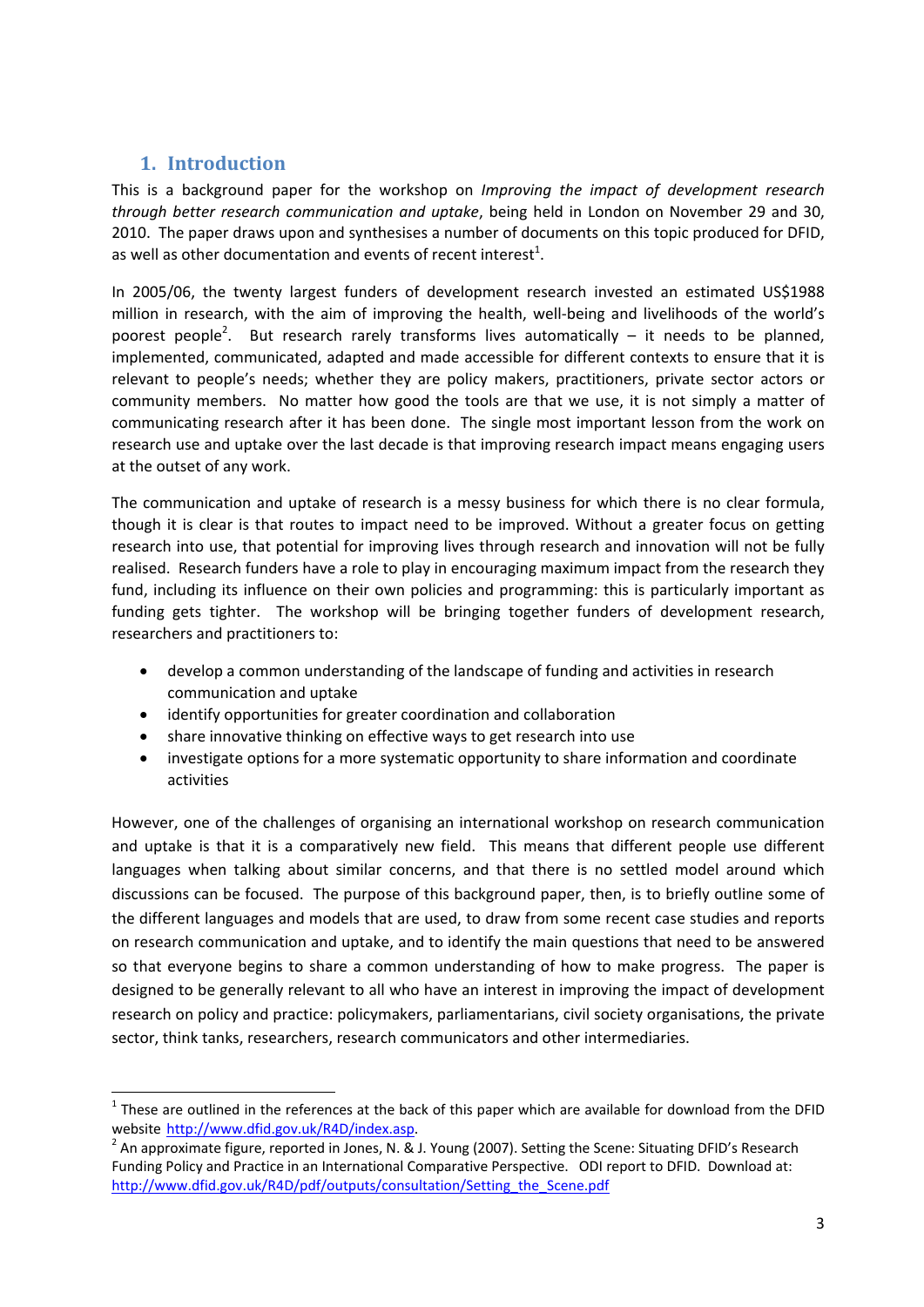This list of actors shows the potential complexity of discussions around research communication and uptake; the difficult task for this paper is to try to simplify them without losing too much useful detail. The paper – which is a working document rather than an academic article – begins with a brief review of the different terms that are in use, before drawing from the developed and developing world literature to outline various models that have been proposed to improve the impact of research on policymaking.

Having briefly reviewed the various models, the paper identifies a series of questions the workshop will address. The list of questions is not intended to be exhaustive, but instead illustrates some of the complex issues facing all actors seeking to improve the impact of research. They have emerged from the process of developing this paper, as well as from discussions about the purpose of the workshop and how its outputs will continue to inform debate on research communication and uptake.

The final section reviews some even more recent discussions on the roles and functions of knowledge intermediaries; a group of people and organisations which are increasingly seen as important contributors to improving the impact of research.

### **2. Language and terminology**

Although there is no settled language around research communication and uptake, it is useful to describe a few key terms used in the rest of the paper – though they should be seen as suggestions, not final definitions, and are presented in no particular order.

#### **Research dissemination**

Processes which ensure the widest reach of the research to potentially relevant audiences. Dissemination usually occurs once research results are obtained, such as through conferences, academic publications, online publications and other channels. The dissemination audience is the broad group of people to whom this process is directed.

#### **Research communication**

The ability to interpret or translate complex research findings into a language, format and context that people who are not experts in that particular issue can understand. It goes beyond the dissemination of research results and involves a network of participants and beneficiaries who also require opportunities to articulate their own needs. Research communication is driven by demand rather than from the top down (see Carter & Paulus, 2010).

### **Target audience**

The target audience for research communication (as opposed to the dissemination audience) is the person or group of people whose specific needs are being addressed. Targeting is the process of involving specific potential users of research throughout the research process (particularly in its initial scoping and planning) in an effort to promote its relevance, usefulness and therefore uptake and use.

#### **Research uptake**

Adolph *et al* (2010) define this as '...the process of becoming aware of and accessing research outputs, and the institutions, policies, systems and mechanisms supporting this process'; and note that there are commonalities and differences between research communication and research uptake, as in the table below.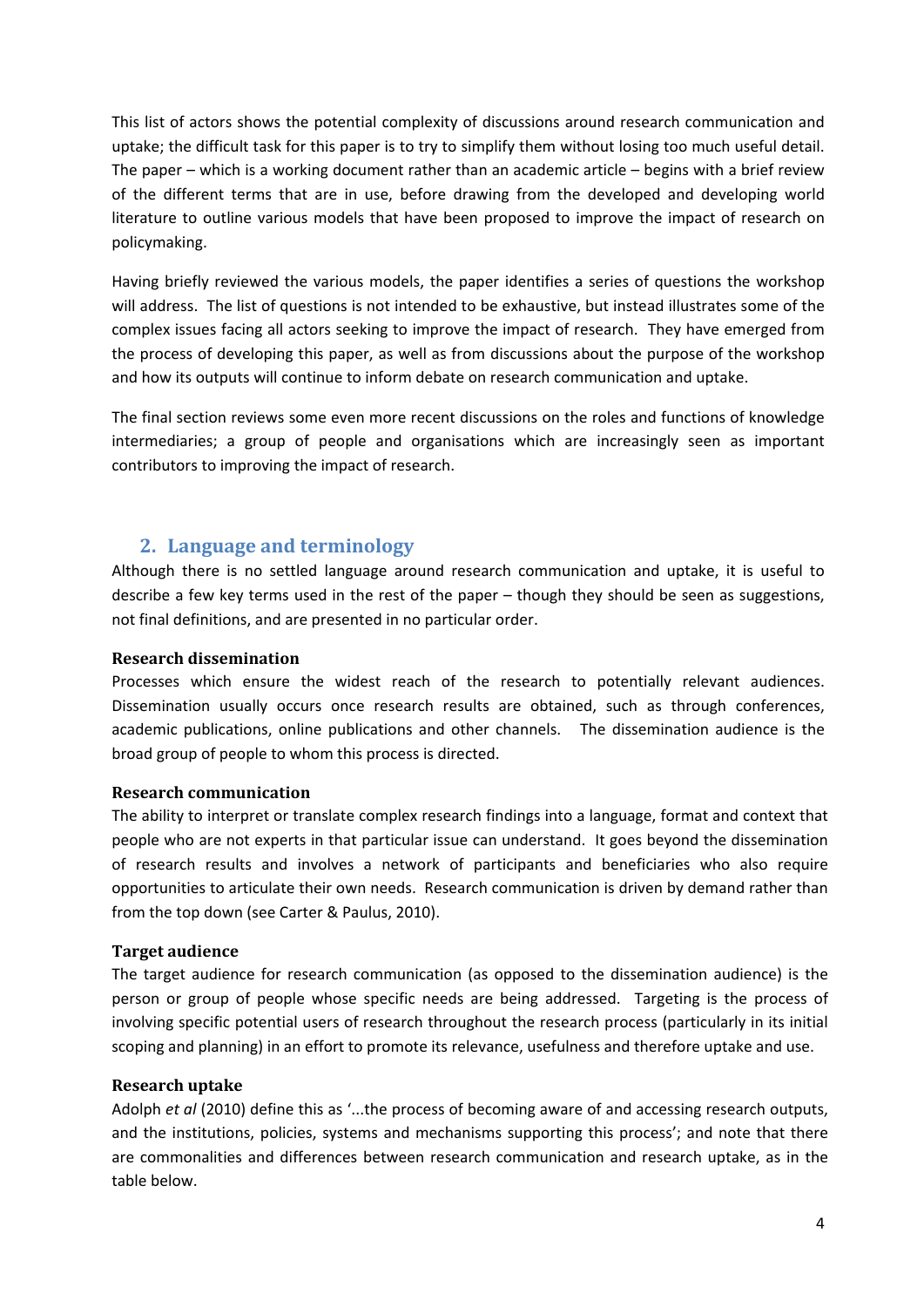| <b>Issue</b>        | <b>Communication strategy (as</b> | <b>Uptake strategy</b>                             |  |  |
|---------------------|-----------------------------------|----------------------------------------------------|--|--|
|                     | described in DFID guidelines)     | (as defined by review team)                        |  |  |
| Duration            | Starts with inception, continues  | Starts with research prioritisation, continues     |  |  |
|                     | until project ends                | (through partnerships with relevant                |  |  |
|                     |                                   | stakeholders) until (long) after the project ended |  |  |
| Underlying paradigm | Communications approach           | User engagement approach                           |  |  |
| Underlying          | Research findings are             | Unless users are involved in defining the research |  |  |
| assumption          | potentially useful to             | agenda, there is a risk that research is not       |  |  |
|                     | intermediate and end users        | relevant, in which case even the best              |  |  |
|                     |                                   | communication strategy will not be able to         |  |  |
|                     |                                   | trigger wide scale use                             |  |  |
| Main research       | Strong focus on targeted          | Main mechanism is collaboration with users at      |  |  |
| uptake mechanisms   | dissemination mechanisms (but     | different levels (including governance of research |  |  |
| used                | also collaboration with users)    | programmes, and M&E)                               |  |  |
| Key actors          | Researchers and                   | Uptake pathway actors: Private sector,             |  |  |
|                     | communication experts, who        | government agencies, NGOs who are partners in      |  |  |
|                     | package research findings in      | the research process                               |  |  |
|                     | ways appropriate to different     |                                                    |  |  |
|                     | users                             |                                                    |  |  |
| Main challenge      | Finding the most appropriate      | Strengthening demand for research and building     |  |  |
|                     | communication method for          | capacity of users                                  |  |  |
|                     | each target group                 |                                                    |  |  |
|                     |                                   |                                                    |  |  |
|                     |                                   |                                                    |  |  |

Communication strategies and uptake strategies are closely linked and combined for maximum effect

**Table 1:** Differences and commonalities between 'research communication' and 'research uptake' strategies. Adapted from Adolph *et al* 2010, p 62.

#### **Research use**

The application of research to the process of shaping or changing an idea, policy, practice or program. This goes further than the uptake of research which can be largely influenced by research communication, engagement and uptake strategies: using research is also influenced by structures, processes and power in the research using organisation and environment. This has implications for evaluating research use versus research uptake in development research communication programs.

#### **Knowledge intermediaries**

Knowledge intermediaries<sup>3</sup> work to facilitate the exchange of knowledge between producers and users. They serve two purposes: first, to improve the utility of knowledge such that it actively informs decision-making and has a noticeable effect on the quality of decisions, policies and processes. Second, they aim to improve the receptivity of decision-makers to new knowledge. A knowledge intermediary may be an individual, a team or an organization operating in this way.

 $3$  The term 'knowledge brokers' is more frequently used in the developed country literature. See Shaxson & Gwyn (2010)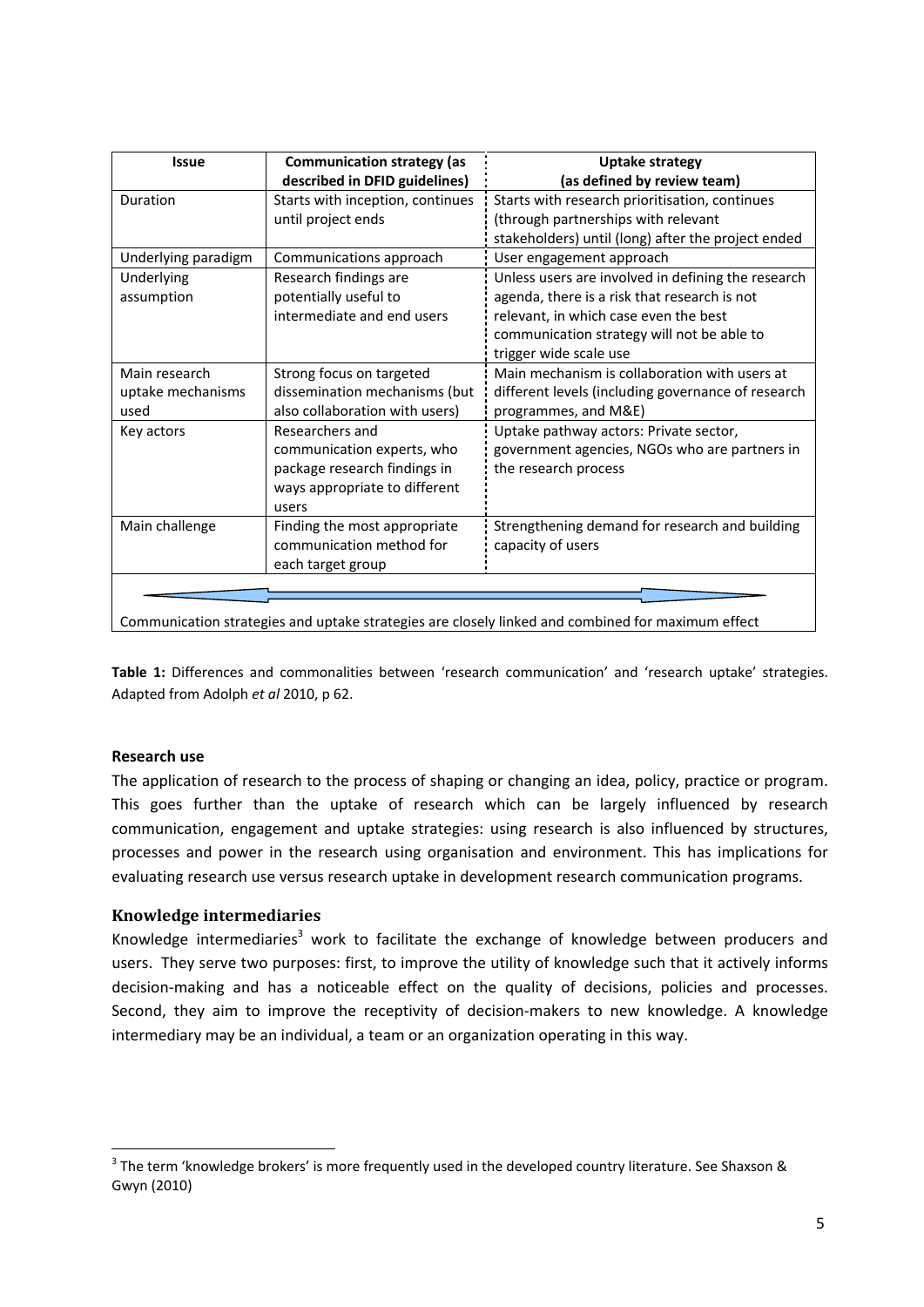#### **Other terms**

Another set of useful terms was developed by Proctor *et al* (2009) who mapped clusters of research communication activity according to whether the focus was on improving supply or demand for information; and whether the search itself was active or passive. They distinguished between:

he **knowledge attic**: an archive where material is collected and stored

 $\bullet$  The contract of the contract of the contract of the contract of the contract of the contract of the contract of the contract of the contract of the contract of the contract of the contract of the contract of the cont

 $\bullet$  The contract of the contract of the contract of the contract of the contract of the contract of the contract of the contract of the contract of the contract of the contract of the contract of the contract of the cont

he **knowledge pump**: a system which selectively attempts to deliver information to those believed to need it

 $\bullet$  The contract of the contract of the contract of the contract of the contract of the contract of the contract of the contract of the contract of the contract of the contract of the contract of the contract of the cont

he **knowledge publisher**: a system which actively tailors information to user needs, but does not allow specific requests

 $\bullet$  The contract of the contract of the contract of the contract of the contract of the contract of the contract of the contract of the contract of the contract of the contract of the contract of the contract of the cont

he **knowledge dialogue** or wheel: a system which enables users to request information and responds with the required supply

# **3. Models and channels for research communication and uptake**

There are many reasons for wanting to develop models of research communication and uptake:

- To take strategic decisions about where and how much to invest in research communication and uptake and to what purpose
- To differentiate the various barriers to research uptake and clarify how to address them
- To make good use of enabling factors to improve research uptake
- To understand which mechanisms for promoting research communication and uptake are most effective in different settings, and to develop clear strategies to enhance their impact

Adolph *et al* (2009 and 2010) noted that while there are various models and mechanisms for improving research communication and uptake, they are not always sequenced and combined to form a coherent strategy. The danger of this compartmentalised approach is that while it is possible to identify which individual mechanisms to improve uptake are most effective, it is more difficult to determine which *strategies* for improving uptake work best in which situations. The next section attempts to synthesise some of the discussions and proposes a simple set of models which may address the need to take this more strategic approach.

## *3.1. Models for research communication and uptake*

Part of the problem may arise from the fact that there are a large number of different models of knowledge transfer or research communication: the fact that the two terms are used synonymously in the literature adds to the confusion. Indeed, some recent reviews have identified over 60 different models of knowledge transfer (Ward *et al,* p157) in the developed world health and social services sectors alone – which makes it difficult for researchers and managers to choose which model to use. However a recent review (Best & Holmes, 2010) develops a simple classification of models for 'knowledge to action' which encompasses all aspects of knowledge transfer activities and may provide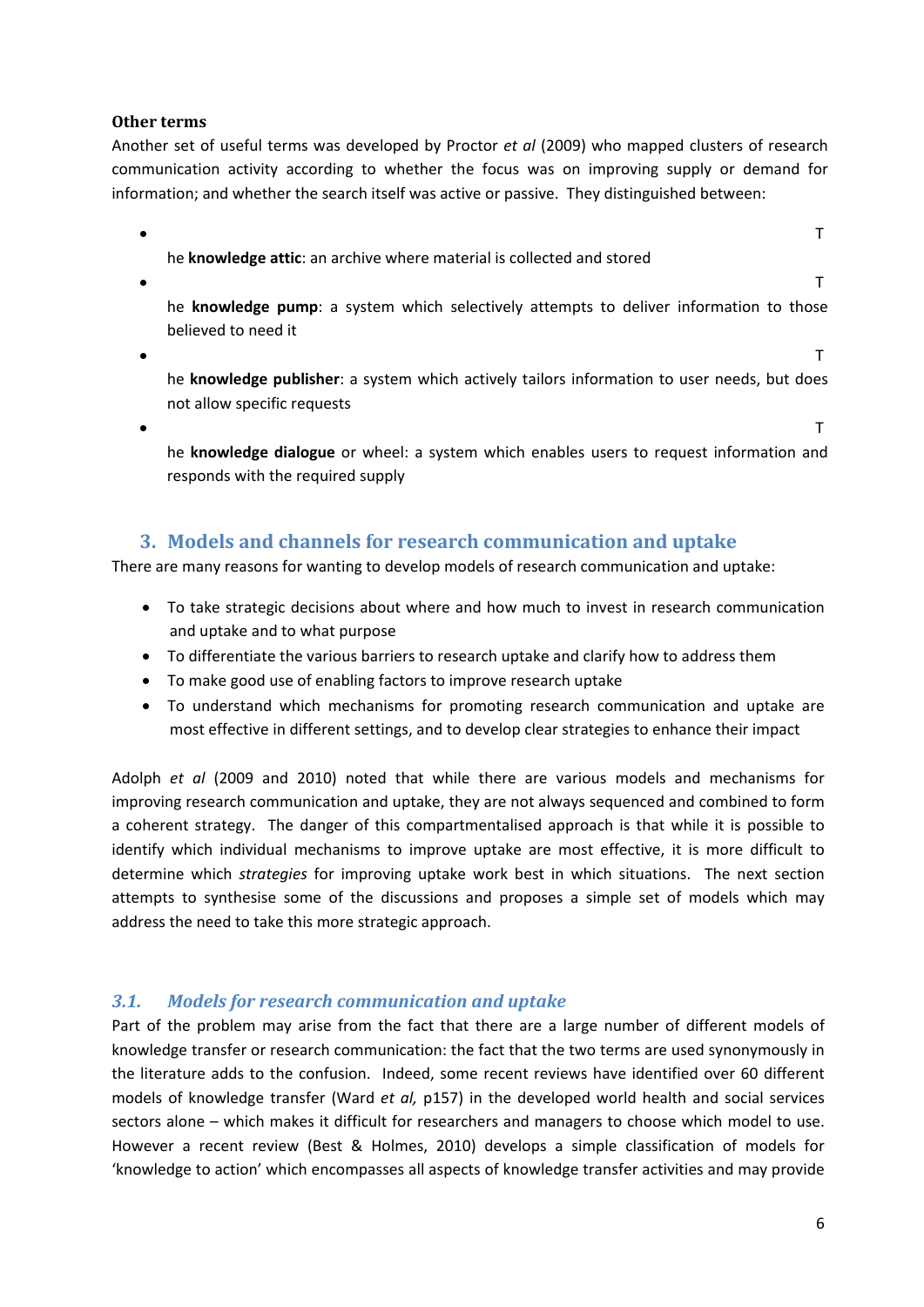a useful basis for discussions about developing research communication strategies. They differentiate between three groups of model: linear, relationship and systems models – and set out the different situations in which each is most appropriate.

#### **Linear models**

Linear models suggest a one‐way flow of knowledge 'products', from producer to user, those products then being incorporated into practice through effective communication techniques – resembling Proctor *et al*'s 'knowledge pump' or 'knowledge publisher'. The process of moving from producing to using knowledge can be represented by a series of 'relatively discrete, predictable and manageable steps' (Best & Holmes, p147). Linear models will therefore work best either where the knowledge can be very closely targeted to a particular and clearly-identified need; or where the knowledge is widely generalisable across contexts (such as the results of clinical trials). They also work best where strong institutional structures and incentives are in place, the issues are relatively simple, and there are low risks and costs associated with the transfer of knowledge from one group to the other.

Linear models are weaker where there are different types of evidence are in play; where the evidence is likely to be contested by groups with different views, or where there are clear differences in how it might be applied outside the system in which it was developed (eg knowledge about how agricultural markets work in rural areas may not work so well in peri‐urban environments).



Fig 1: A simple linear model of research communication and uptake

A simple linear model is given above: the results of clinical trials can provide powerful evidence for a change in clinical practice: if the health impacts of the suggested changes are rapidly seen, there are strong institutional incentives for both clinical practice, and health policy, to change.

#### **Relationship models**

Relationship models incorporate the principles of linear models (such as effective communication techniques, knowledge as a 'product'), but focus on the interactions between the people having and needing the knowledge. With relationship models there is a clear commitment to close collaboration: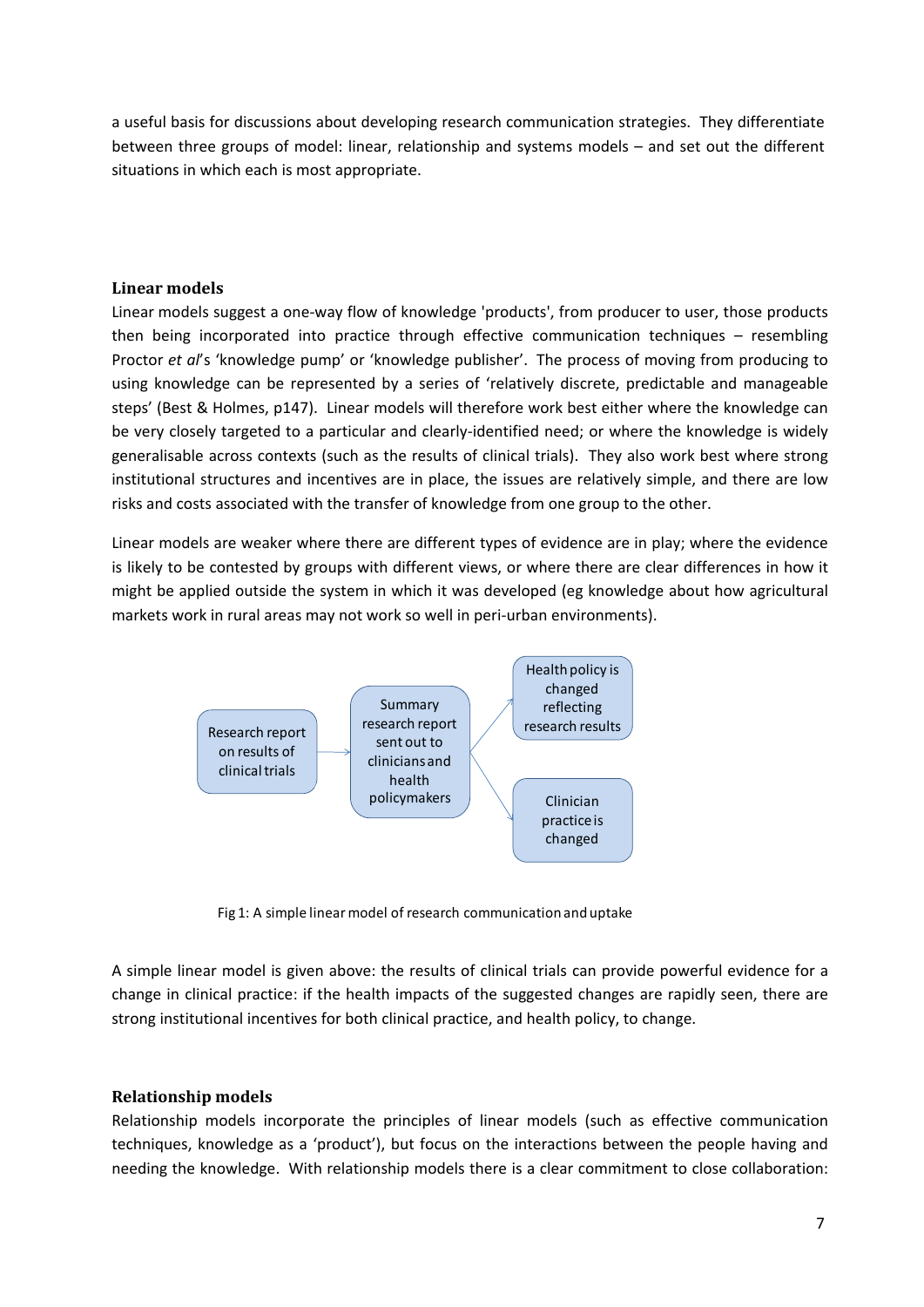linkage, exchange and shared learning are core processes. Relationship models work best where there is a good consensus that different types of knowledge need to be incorporated (such as local or contextual knowledge), where the complexity of the problem requires system change – and where this need for change is accepted by opinion leaders and decision makers.



Fig 2: A stylised relationship model. Representatives from the local partnership participate in the national park management committee to ensure the results of collaborative research are taken forwards

Relationship models will work less well where it is too costly to fully engage with all the users of the knowledge – though new technologies may mean that it is possible to develop good feedback from users which proxy that close engagement (such as the Mediae Trust's mobile phone response system for viewers of its programme Makutano Junction<sup>4</sup>). And while they may work less well in situations where power dynamics mean that it is hard to fight a prevailing view, these are probably the situations where most work needs to be done on improving relationships to ensure that opinion leaders and decision makers do accept the need for systemic change. Another challenge is managing staff turnover, particularly in government, where the regular movement of people between posts can have serious effects on the stability of relationships.

#### **Systems models**

The two models described above represent fairly simple systems with clear boundaries. But this is often not the case: there may be a large number of different actors who are involved to different degrees in the process of research planning, communication, uptake and use. These are more complex systems and it can be difficult to work out the key institutions, processes, entry points and

<sup>4</sup> See Carter & Paulus, 2010.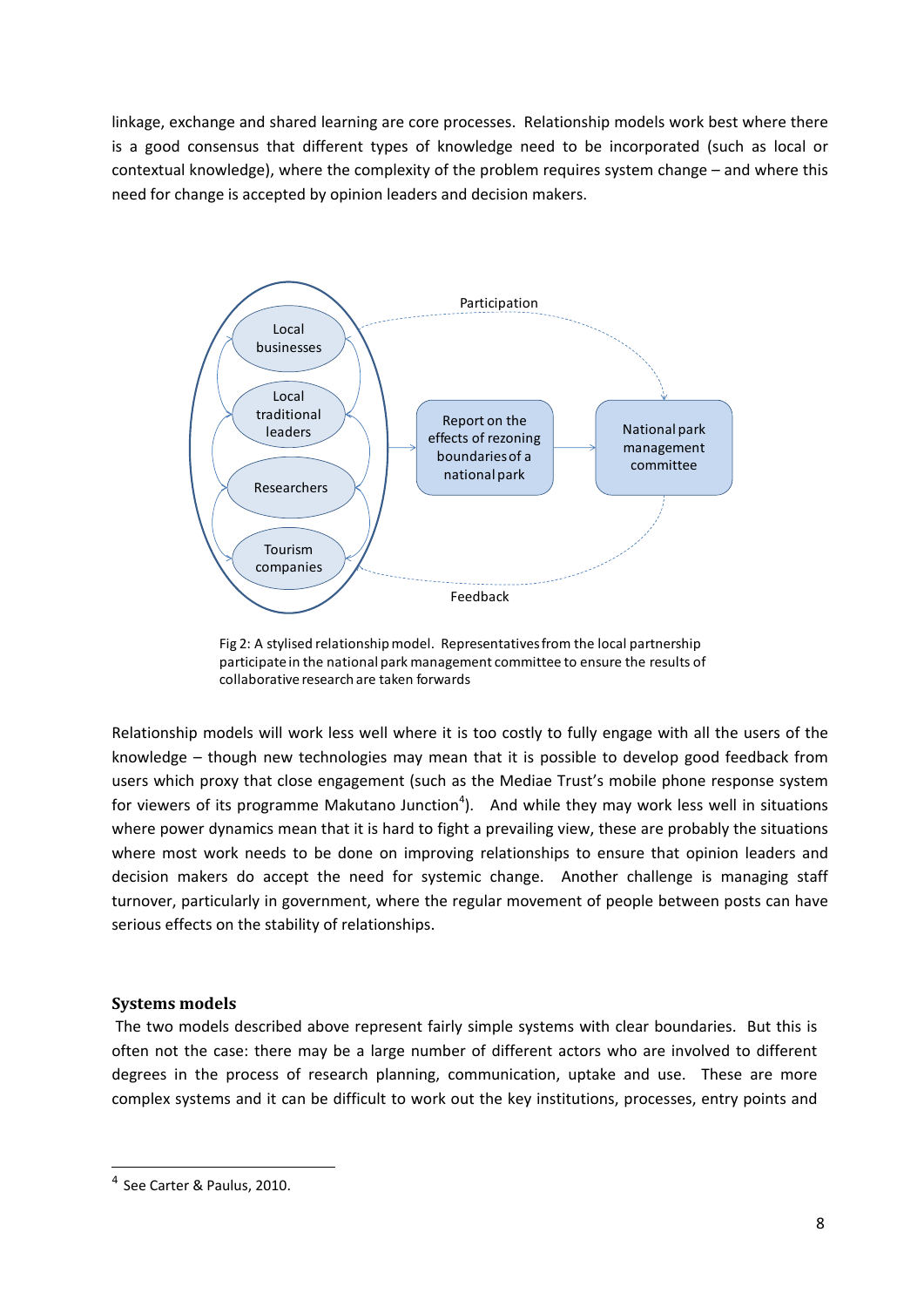



Fig 3: A hypothetical systems model, dealing with (for example) improving health services to women affected by waterborne diseases fromirrigation systems

Developing research communication and uptake activities using a systems model would resemble Proctor *et al's* knowledge dialogue, and would be appropriate where the emphasis is on co-learning and co-production of new knowledge; and where all key stakeholders are active collaborators and are willing to invest considerable time and energy in the process. However the power dynamics in systems models are inherently more complex than in linear or relationship models; particularly if the goals of that particular policy attempt to benefit disadvantaged groups. Figure 3 was developed to make this point: say, for example, that the nature of women's work in irrigated systems exposes them to a greater incidence of waterborne diseases. A project to address this would come up against complex issues of power and control as it may become obvious that not only does the irrigation system need to change; the role of women within that system needs to change too. A network of different actors, each of them with different goals and mandates, will need to be involved.

Figure 3 described the system for a particular issue, but this may be further complicated by some overarching characteristics which affect how whole sectors interact with each other and with other national and international partners: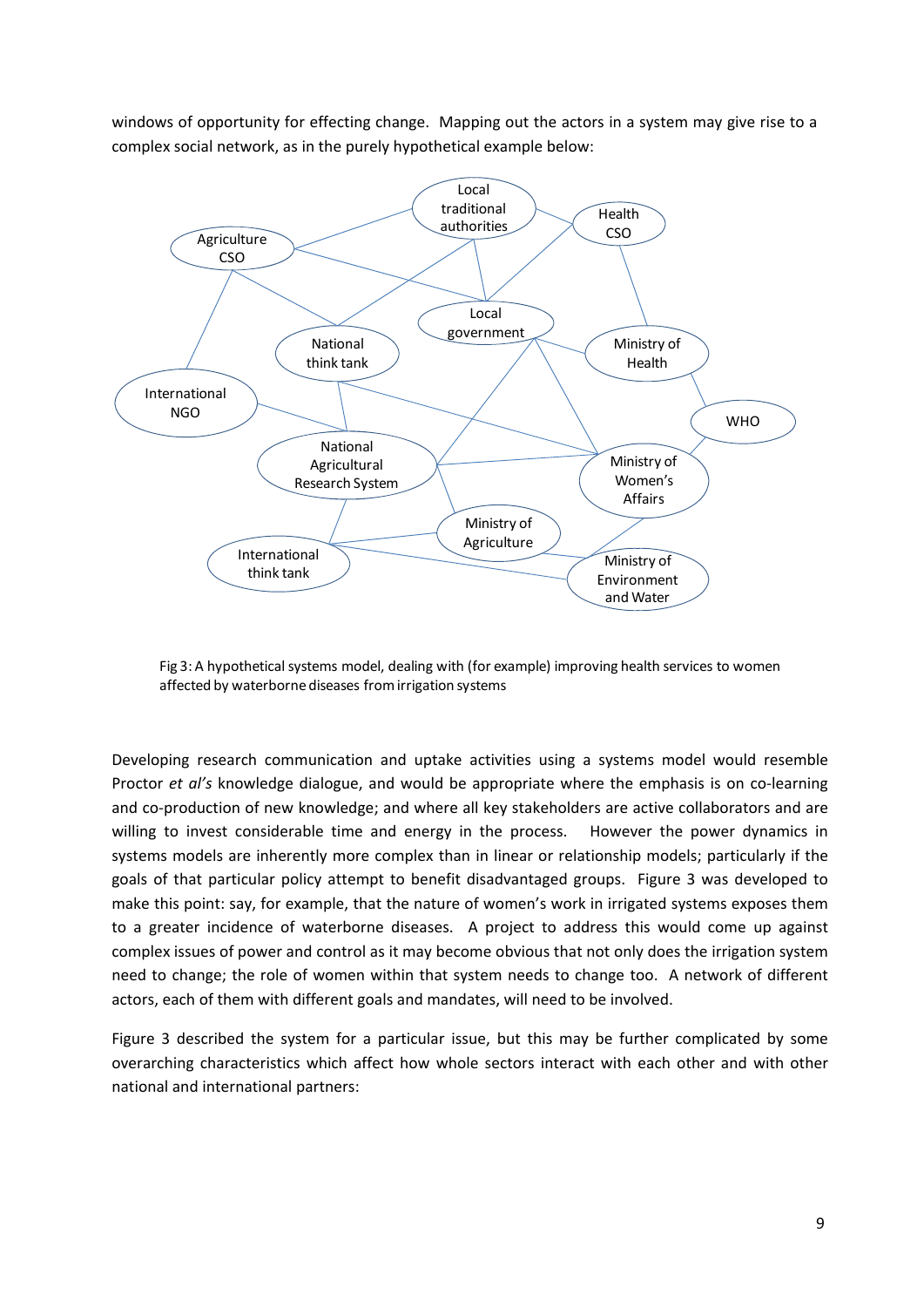| <b>Characteristic</b>                                                                      | Implications for actors within a complex sector / system                                                                                                                                                                                                                                                                                                                                                                                                                                                 |  |  |  |
|--------------------------------------------------------------------------------------------|----------------------------------------------------------------------------------------------------------------------------------------------------------------------------------------------------------------------------------------------------------------------------------------------------------------------------------------------------------------------------------------------------------------------------------------------------------------------------------------------------------|--|--|--|
| Sector boundaries                                                                          | A complex system with fuzzy boundaries makes it difficult to know which the<br>key actors are and what roles they play. For example, agriculture and rural<br>development could include economic development and growth, social<br>protection, safety nets infrastructure, nutrition, and food security. In contrast,<br>the boundaries of the health sector are fairly well defined, meaning it is easier<br>to understand who needs to be involved and why.                                            |  |  |  |
| Number of line ministries<br>typically involved in the<br>sector                           | Reflects how clear the sector boundaries are: fuzzy boundaries are likely to give<br>rise to weakly coherent ministries with overlapping mandates and highly<br>complex systems. Clear sectoral boundaries tend to lead to more clearly<br>defined mandates and a better understanding of which ministry ought to lead<br>on a particular issue                                                                                                                                                          |  |  |  |
| Sectoral<br>planning<br>at<br>international,<br>regional,<br>national and local levels     | Fuzzy boundaries may lead to weak articulation of national sectoral<br>development and investment plans, and a weak consensus on the priority<br>issues. A more simple system does not necessarily mean that the issues are less<br>complex, but that it is easier to articulate national and local priorities.                                                                                                                                                                                          |  |  |  |
| Role of UN Agencies                                                                        | Multiple international agencies may be involved, meaning that the international<br>system is complex, never mind the national one. This means that external<br>influences on a sector have their own underlying complexity and dynamics. If<br>there is only a single international body working in the sector (the WHO in the<br>Health sector, for example) it is more likely to be able to give strong leadership,<br>clear direction, and to play a clear co-ordinating role.                        |  |  |  |
| Role of private sector at<br>national level                                                | There will be many possible roles for the private sector: if sectoral boundaries<br>are ill-defined there is not likely to be a public sector umbrella organisation with<br>clear responsibility for co-ordinating and regulating private sector activity.                                                                                                                                                                                                                                               |  |  |  |
| Engagement with private<br>sector at the global level                                      | In a complex sectoral system such as agriculture and rural development, the<br>international political economy makes it difficult to hold structured discussions<br>with the international private sector because neither they, nor the public sector,<br>are well organised. In the health sector, by contrast, both the pharmaceutical<br>and drugs industries, and the public sector, are well co-ordinated and able to<br>bring this co-ordination to sustain and structure dialogues on key issues. |  |  |  |
| role of the<br>Perceived<br>state                                                          | In a complex sectoral system the role of the state may become less clear than in<br>a simpler sector and its strength may decline as a result.                                                                                                                                                                                                                                                                                                                                                           |  |  |  |
| of<br>national<br>Existence<br>research systems                                            | If the system is complex, international research programmes may find it difficult<br>to engage with partners who are closely linked to national service delivery<br>organisations and therefore it will be similarly difficult to have a real impact                                                                                                                                                                                                                                                     |  |  |  |
| MDGs as a driver, and<br>lead sectoral agencies<br>charged with delivering<br>against MDGs | A complex sectoral system will have multiple ministries and organisations<br>delivering against the different MDGs, which may make it difficult to attribute<br>impact. Having said that, MDGs are a very strong driver, and in their efforts to<br>meet MDG targets it would be possible for a simple system to de-emphasise<br>issues that are not emphasised by MDGs.                                                                                                                                 |  |  |  |

**Table 2**: the effects that complex systems may have on sectoral characteristics (adapted from the detailed comparison of Agriculture and Human Development sectors, in Adolph *et al* 2010)

#### **Summary: linear, relationship and systems models**

The above section summarised the linear, relationship and systems models and suggested ways in which they could be represented such that it is possible to analyse the implications for research communication and uptake. But the three models are not independent of each other: elements of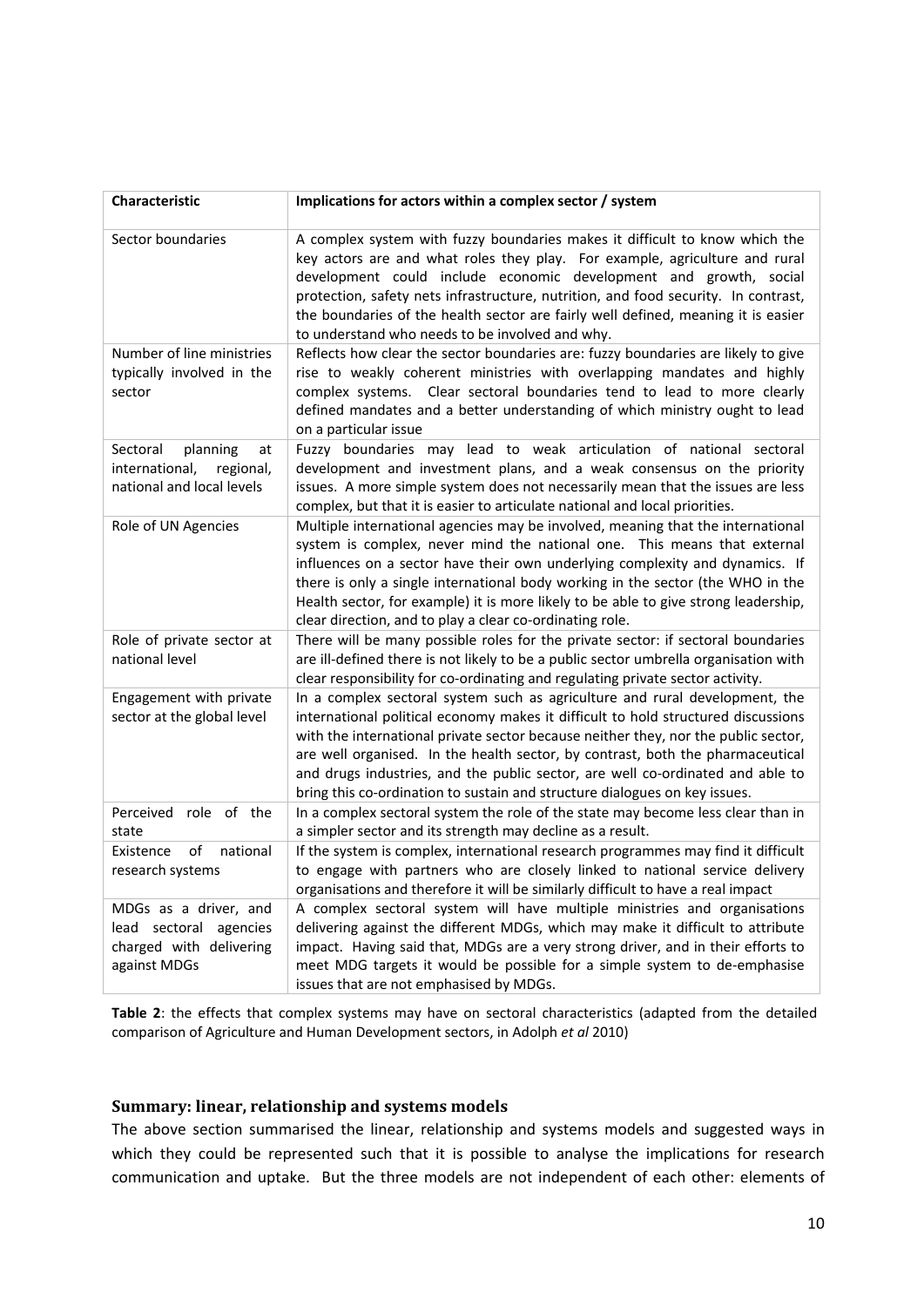each model may need to be used at different times throughout the life of a research project. For example, as a researcher it will be important to understand when windows of opportunity are likely to arise, so that it is possible to 'push' the outputs of research at the right person when they are most receptive (utilising the linear model). However, researchers will also need to understand the institutional process or structure of the group which needs influencing in order to decide what that window might be – such as a quarterly meeting of Provincial Ministers of Health, Environment and Women's Affairs (drawing on the systems model). But this alone may not be enough – it will also be important to understand the relationships within that group to develop a champion or voice within who can advocate for the importance of the research and carry recommendations forward (the relationships model would advocate building a good relationship with a Minister in that group). Adolph *et al* (p65) note that in order to make sense of this complexity, 'the degree to which a programme purpose or strategic objective includes developmental impact would usually inform the types of partners required and relationships with these partners'.

## *3.2. Channels for linking research to policy*

Whichever model is most appropriate to a situation; there are many different channels that can be used to communicate research and improve its uptake by end users. Adolph *et al* (2010) drew from the international literature to outline seven different categories which they then used to examine two research portfolios funded by DFID: Agriculture, and Human Development (health and education). While it was not possible to produce detailed maps of the activities possible; it was clear that both portfolios used a wide range of mechanisms, mostly in combination or in sequence, to target different user groups throughout the research process. For both portfolios, the review estimated that more than 30% of the overall budget was spent on research uptake, though the way it was allocated varied between them. Basic research programmes focused on using publications to make research accessible, using only a relatively modest proportion of funding (e.g. 5%). The more developmentoriented programmes invested up to 75% of their budget in some areas, engaging with users at all stages of the programme and using a wide range of dissemination methods.

| <b>Channels for linking research to</b><br>policy                      | Sub-categories                                                                                                                                                                                                                                                                                           |
|------------------------------------------------------------------------|----------------------------------------------------------------------------------------------------------------------------------------------------------------------------------------------------------------------------------------------------------------------------------------------------------|
| <b>Dissemination</b> of research findings<br>(message)                 | Publications, oral presentations, alternative presentations<br>٠<br>Mass media presentations<br>٠<br>Research product dissemination<br>٠<br>Dedicated research programme/organisation website<br>$\bullet$<br>Working with knowledge intermediaries<br>$\bullet$<br>Research-based guidance<br>$\bullet$ |
| <b>Capacity development (learning)</b><br>Influence (social influence) | Educational materials, staff development and training<br>٠<br>Interactive training and outreach, providing expert support<br>$\bullet$<br>Organisational/institutional strengthening<br>٠<br>Endorsement, lobbying and general advocacy<br>٠                                                             |
|                                                                        |                                                                                                                                                                                                                                                                                                          |
| <b>Collaboration</b> between researchers and<br>users (communication)  | User involvement in governance and research planning<br>٠<br>User involvement in implementation<br>٠<br>Collaboration with business/industry<br>٠<br>Research-in-practice<br>٠                                                                                                                           |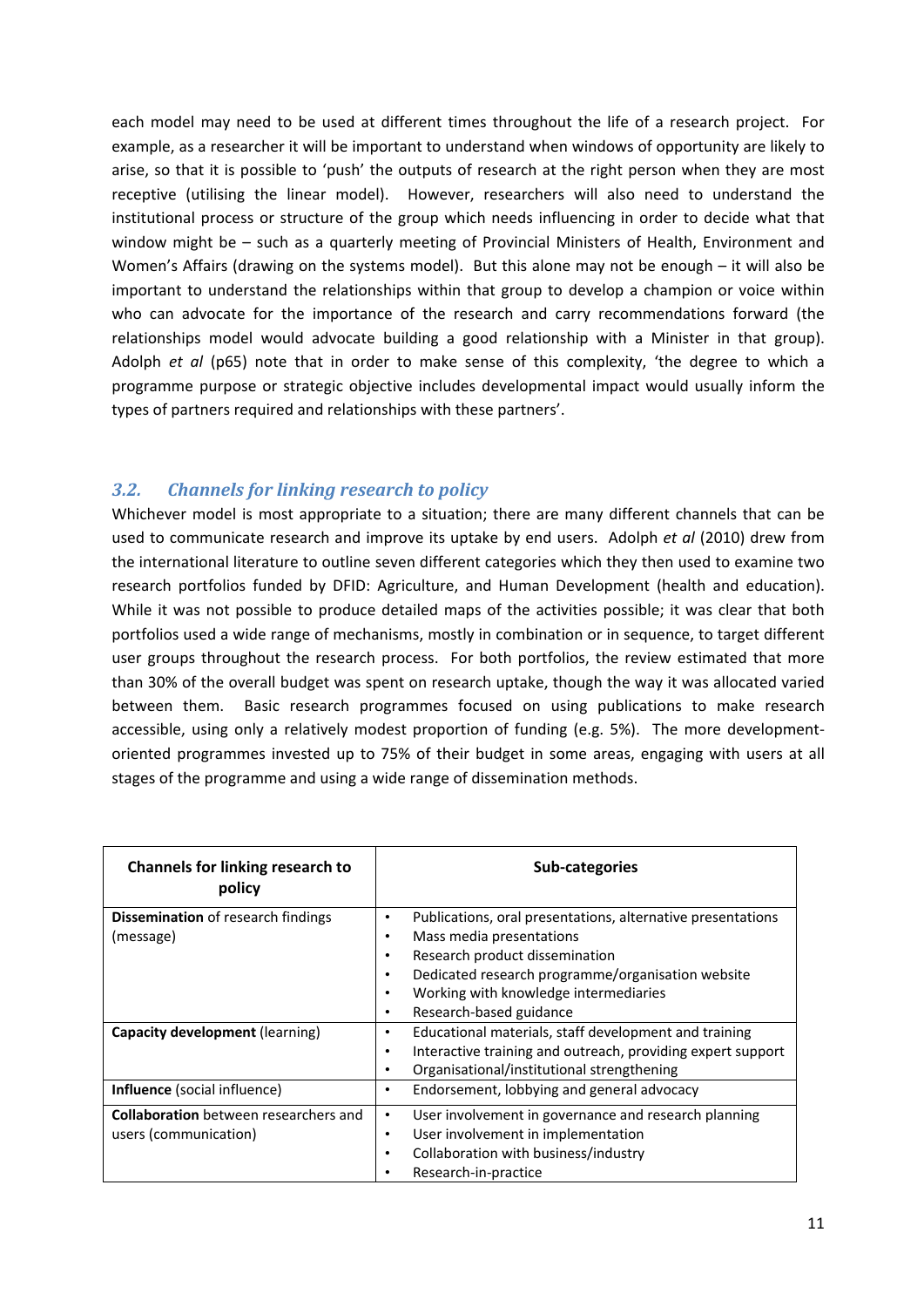| <b>Channels for linking research to</b><br>policy | Sub-categories                                     |  |  |  |
|---------------------------------------------------|----------------------------------------------------|--|--|--|
|                                                   | Networks and information exchange                  |  |  |  |
| Incentives and reinforcement                      | Research incentives                                |  |  |  |
| (motivation through reward)                       | Reinforcement/feedback                             |  |  |  |
| <b>Enabling environment (facilitation)</b>        | Organisational structures, systems and processes   |  |  |  |
|                                                   | Communication strategies                           |  |  |  |
|                                                   | Legal and policy arrangements                      |  |  |  |
|                                                   | Investing in communication/uptake infrastructure   |  |  |  |
|                                                   | Funding for research                               |  |  |  |
| Research on research uptake and use               | Barriers to research uptake<br>٠                   |  |  |  |
|                                                   | Monitoring and evaluation, and impact studies<br>٠ |  |  |  |
|                                                   | Models for better uptake                           |  |  |  |

**Table 3**: Categories of uptake mechanisms, with example subcategories (Adapted from Adolph *et al* 2010).

## *3.3. Summary – models and channels for research communications and uptake*

This section synthesises recent work that may be useful in helping to develop coherent strategies for investing in research communication and uptake activities. Current discussions are already very complex, and it may be instructive to step back a little and consider whether it is possible to develop a simple framework on which to hang strategic discussions about delivering impact and value.

The models may help address one of the key concerns emerging from Adolph *et* al (2010) – that it is difficult to take a strategic approach to demonstrating impact because there are few examples of clear strategies being developed for research communications and uptake. Those taking decisions about the need to invest in research communications and uptake will need clear signals about how to determine value for money. While individual projects may analyse and work with their own individual model, at a portfolio or organisational level it is unclear which strategies work best in which situations. Instead of trying to define the perfect model for research communication and uptake, it may be more effective to delineate between the three broad groups of models; assessing the overall effectiveness of each group by identifying aggregate (group‐level) indicators of impact and allowing projects and programmes to disaggregate these according to their particular circumstances. Clearly more work needs to be done on this, and one of the questions in the world cafe will look in detail at whether and how this might be taken forwards.

# **4. Key questions on research communications and uptake for discussion during world cafe**

Although it is a relatively new field of enquiry, the intense need to demonstrate value for money in research has led to specific questions being asked about research communications and uptake. Some of these relate to how to build an enabling environment, some relate to the need to involve many different actors in the uptake pathways, some to how best to use different technologies to communicate between the different actors, and some to the most cost-effective ways to measure the impacts of research communications and uptake projects and programmes.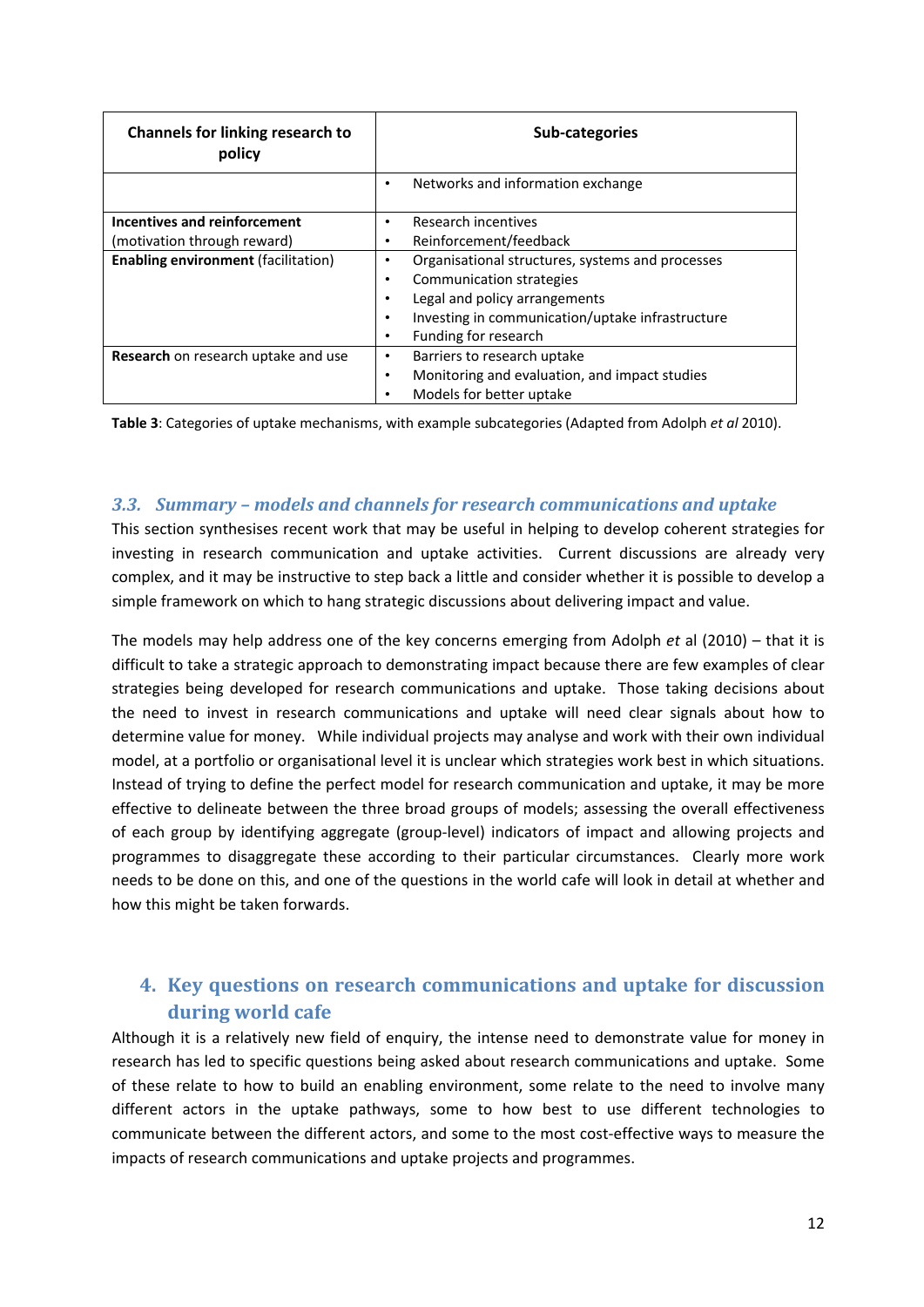The specific questions set out below have emerged from discussions to prepare for the workshop, from the four main source reports and from the wider literature review done in preparation for this background paper. They are not intended to be exhaustive, but give a good flavour of some of the current topics concerning researchers, research programme managers, research communication programmes, and donors.

The majority of these questions will be addressed during the world cafe session in the afternoon of the first day. Because there are no easy answers to any of them, each table at the cafe will produce a 'conversation map' which will describe the flow of the conversation, make links between the sub‐ questions and highlight the main issues arising. The conversation maps will be a key part of the workshop report.

## *4.1 Building an enabling environment for research uptake and use*

While the simple, linear model of knowledge-to-action can work well where there are strong institutional structures and sufficient resources, this is not always the case. Research communications and uptake can be hampered by a weak enabling environment, which could affect both the supply of research results to end users, or their ability to clearly express what it is that they need. Organisational structures, legal and regulatory frameworks, sectoral characteristics, the influence of donor organisations – all could affect the impact of research communications and uptake activities.

## **Question 1: How do we strengthen user demand for evidence from research? Different users, different pathways?**

*There is an increasing awareness in the literature that models of research communication and uptake have focused on improving the supply; and a corresponding emphasis on the need to improve the demand from end users(from 'push' to 'pull' models).* 

- How do we find out what the demand for research evidence is from users? Do different groups express their demand in different ways and what are the barriers to determining their demand?
	- o Policymakers
	- o Practitioners
	- o Civil society
	- o The private sector
- Are there any novel ways to create demand for research evidence? What role might incentives, structures, penalties and funding play in creating demand (such as earmarked funding to purchase research to directly inform decision-making)?
- How do we know when we have strengthened user demand for evidence? What metrics could we use to demonstrate this?

## **Question 2: How do we effectively incorporate different types of knowledge into research communication and uptake activities?**

*While research is perceived as occupying a particular space in evidence for policy and practice, it is* clearly not the only voice and in some instances may be the 'junior partner'. As we seek to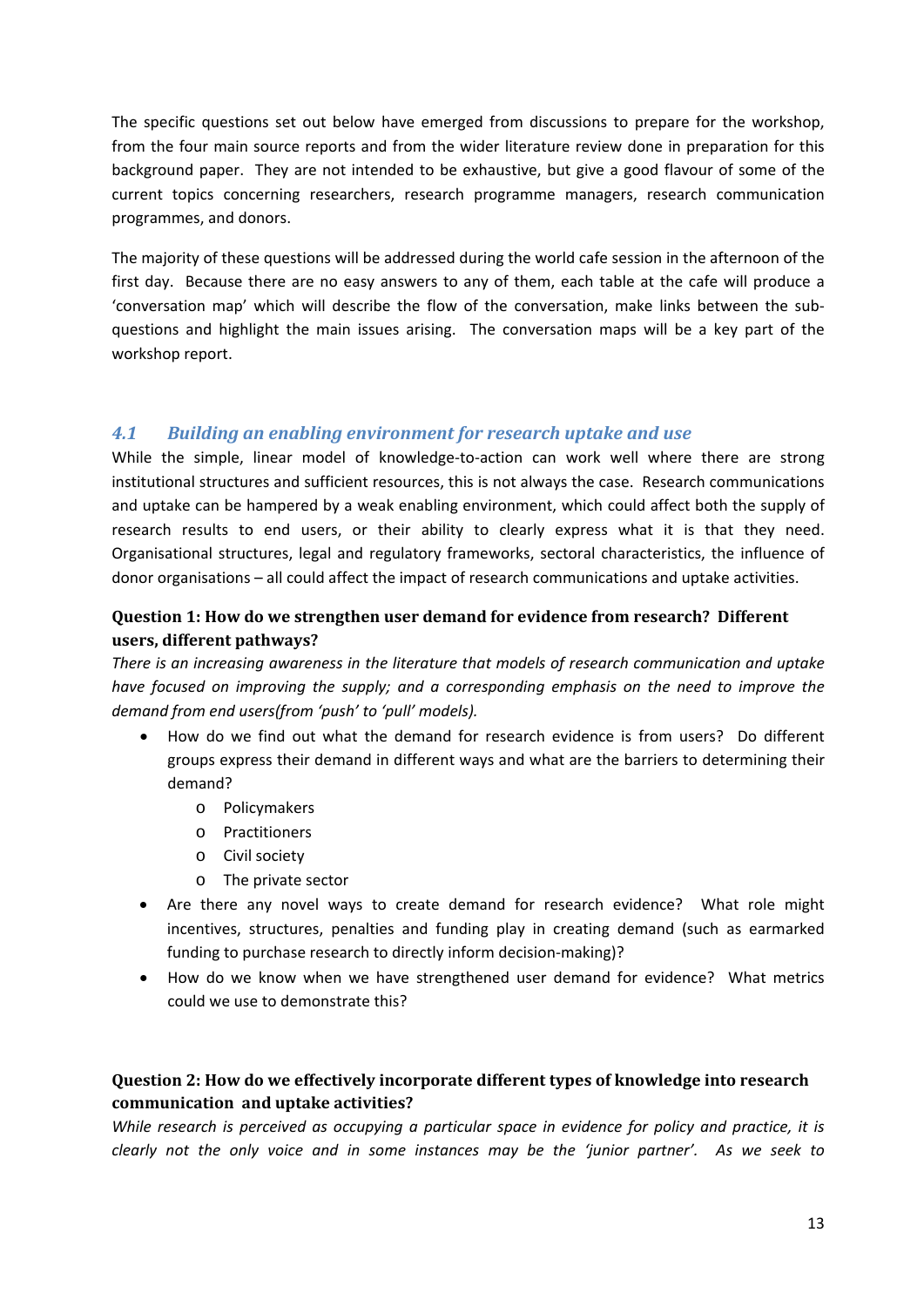demonstrate the impact of research on policy and practice, we need to be able to clarify what other *forms of knowledge may modify its impact and in what ways this may happen.* 

- What are the different types of local knowledge and how should research communications and uptake activities take them into account? Knowledge of the local context, folk knowledge, indigenous technical knowledge... are there others?
- How should research communications and uptake activities mesh local knowledge (as above) with other types of knowledge such as tacit knowledge, political views, values and different world views?
- What is the role of research communicators in transmitting or brokering these different types of knowledge – are there any situations where they might do more harm than good?

# *4.2 Improving engagement with all actors: broadening our reach beyond the policy audience*

While there has been a focus in recent years on improving the impact on policy, there are other actors *who also make major contributions to the impact of development research. The private and third sectors play different roles for different types of issue, and have their own ways of interacting with policymakers. Both are potential conduits for research, not simply audiences; and the way that publicly‐funded researchers and research communicators interact with them can affect the ultimate impact of a piece of research.* 

## **Question 3: Improving engagement with the private sector on research uptake and use**

*Adolph et al* (2010, pp 54‐59) *– see Annex A* – a *notes that there are differences between agriculture and human development in terms of the structure of the private sector and how it interacts with national and global policymaking. The questions below set out to explore the implications of this, and any effects this may have on how research communicators work.* 

- Is there a general need to improve interactions with the private sector? What ways in which the private sector works need to be understood and accounted for in shaping research and communication activities?
- How does research and research communication deal with potentially conflicting objectives in independent and private sector research and communication?
- Much independently‐funded research has a pro‐poor emphasis: how can this effectively be maintained by research communicators when dealing with the private sector?

### **Question 4: Improving engagement with civil society on research uptake and use**

*Civil society organisations play an important part as knowledge intermediaries, are conduits for* research in their own right, and are an increasingly important part of the 'audience' for publicly-funded *research outputs. But their different constituencies and mandates mean that researchers and research communicators need to carefully consider whether they demand specific uptake pathways, or whether they can be viewed as one of many actors in more general uptake strategies.*

- CSOs can be conduits for research, not just another audience. What are CSO's particular needs in terms of how research is communicated?
- What can help to bring CSOs and researchers closer together? Where has this worked and what lessons can we learn?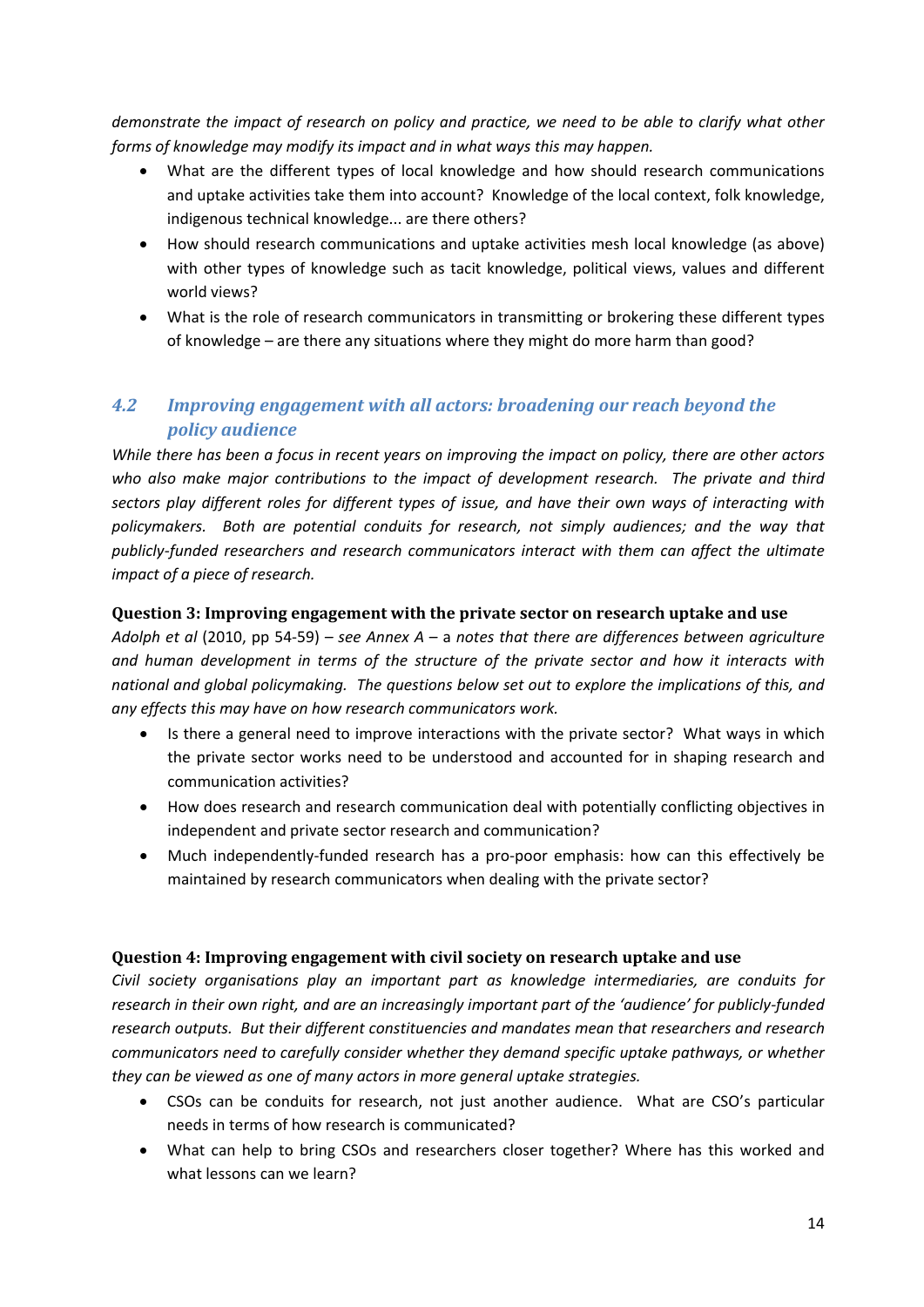• How might we measure the impact of research on CSO activities?

## **Question 5: Improving availability and access of research results to the end users**

As well as 'pushing' research results to end users and working to improve the strength of the 'pull' from *end users to researchers, it is also important that end users are enabled to search for evidence themselves. There are various ways in which this could be done: by building relationships between the producers and users of research evidence, and by using technology to make that evidence readily accessible.* 

- What are the most effective ways of ensuring that end users know of the availability of evidence? How can we be sure they are up to date with the best sources of evidence?
- What role do different communication channels play (ie online, paper copies)? How can information be packaged or organised in a way that ensures decision‐makers need can easily extract the information most relevant to them?
- Is one limiting factor that there are no international protocols about open access for publicly available research? What is the effect of this? If there is a need for them, what might these protocols cover?

## *4.3 The role of technology in improving research communication and uptake*

*Technology and the media play a key role in improving the communication and uptake of research: paper is not being abandoned, but other technologies are increasingly playing their part as both transmission mechanisms (email, radio, television, SMS services) and as means of engaging different* groups of people. But while there has been an explosion in the use of different technologies, it may be *equally important to understand what barriers stand in the way of using them cost‐effectively.* 

### **Question 6: The role of the ICTs and the media in research communication and uptake**

*The capacity of the media (radio, tv, newspapers, the internet, social media) to influence research communication and uptake is considerable, and it contributes to the public debate around how research and other forms of evidence influence policy outcomes. Carter & Paulus (2010) note that the media is an important factor 'shaping the character of governance... (it)...can constitute the most powerful accountability mechanisms of all democratic institutions.' But the relationship between researchers and the media is not always an easy one, with researchers frustrated by journalists' searches for good news stories, and journalists frustrated by the ifs, buts and caveats which characterise many research reports.* 

- What needs to be done to improve relationships between researchers and the media, particularly journalists? Is it part of a general need for researchers to be better communicators, or does the media have a particular need for improved engagement from researchers? Does this differ across countries and regions?
- How important is it to ensure that editors and managers in the media are research‐literate? How can that be achieved? How can we improve the mutual responsibility of researchers, editors and managers to report research accurately and in an interesting way to enhance uptake?
- How can new technologies and media outlets such as social networks be useful and what are the factors limited their use (eg is internet connectivity or speed a key problem in access some countries or groups?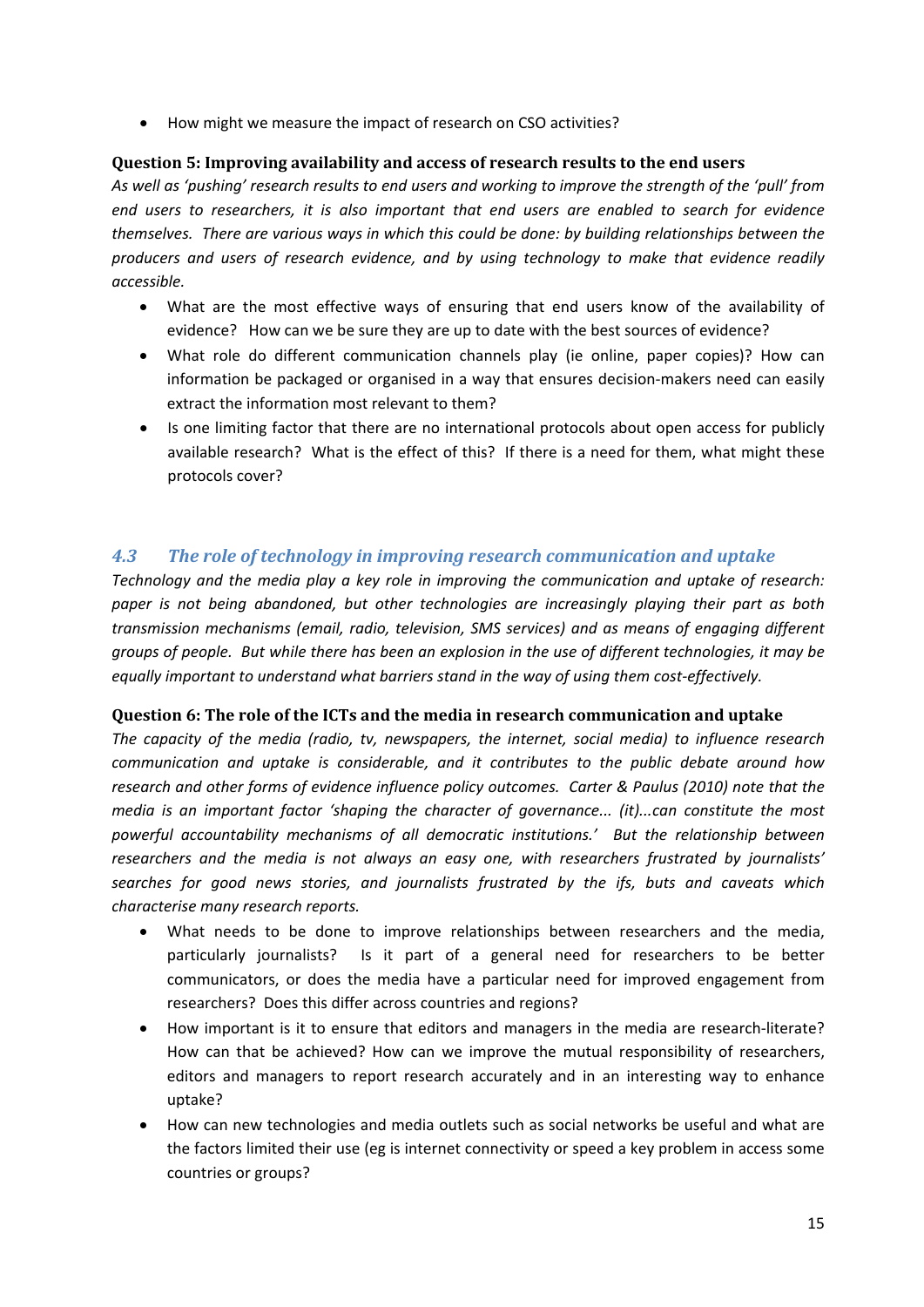## *4.4 Resourcing costeffective research communication and uptake*

*Improving the effectiveness of research communication and uptake means ensuring that sufficient* resources are directed at the most effective strategies and mechanisms, not just at the research itself. *Adolph et al (2010) note that there are different options for resourcing research communication and uptake: a) as an integrated component of individual research programmes, b) as a co‐ordinated effort of several programmes together, and c) as part of the wider development mandate of DFID which includes good governance and capacity building. There also remains a question about whether specific funding for these activities affects the long‐term sustainability of these services.*

## **Question 7: Issues and challenges in resourcing successful research communications projects**

*While projects funded under research programme budgets can fund their own research communication activities, there are still opportunities to fund separate research communication projects whose purpose is to improve communication activities across a range of types of research.*

- Does specific investment in research communication and uptake projects make a difference? What incentives, rewards or requirements can support successful research communication and when are they most appropriate?
- What are the costs or resources required for successful communication and engagement activities that are often ignored?
- What types of funding channels or mechanisms can be used to stimulate more effective research communication and uptake? Are there possibilities for recovering the costs of these from end users or must they always be subsidised? If so, what are the implications for longterm sustainability of these services?

#### **Question 8: Assessing the impact of research communication**

*How we define effectiveness has an important bearing on our ability to demonstrate value for money. Adolph et al (2009 & 2010) note that while some individual research communication and uptake projects have done a considerable amount of work to develop parameters for measuring effectiveness* of different channels, this has not been done at a strategic level. Nor have there been any comparisons *between the effectiveness of different strategies. It is unclear, however, whether research communications and uptake activities are context‐specific, or whether it is possible to develop more generic indicators of impact which could be used in all different contexts and would help clarify messages about the value of research communications.* 

- Could the seven categories of uptake channel set out in Table 3 be helpful in terms of developing broad categories for assessing impact of different approaches to research communication and uptake? Could this lead to better opportunities to replicate and scale up good practice, or is it always context‐specific?
- How can we assess impact effectively whilst recognising that the time-frame for real impact may be a very long one, and that research communication activities are one of only many influences on the uptake and use of research? For example, even if it was not possible to demonstrate impact in the short‐term, are there any predictors of research use which could be incorporated into monitoring and evaluation activities?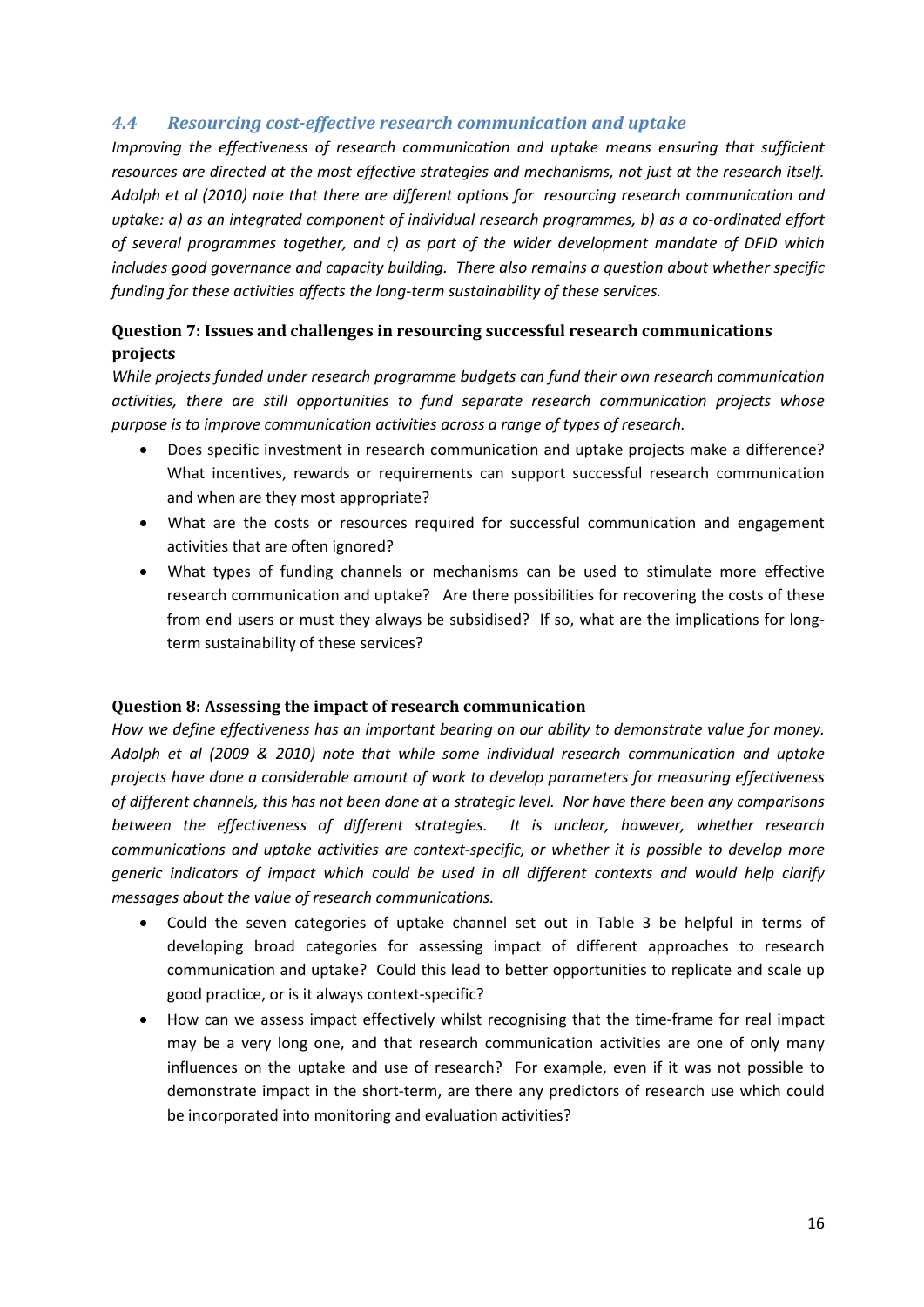• There are two aspects to improving the way we demonstrate impact: collecting better information, and persuading funding bodies to change the way they demand evidence of impact. For research communications and uptake, where does the balance lie?

## **5. The roles and functions of knowledge intermediaries**

This section summarises some of the ongoing international conversations about the roles and functions of knowledge intermediaries. There has been an increased interest in the role of knowledge intermediaries over the past decade, in both northern and southern countries; evidenced both in the academic literature and in the various communities of practice that are emerging. This section draws from two main sources to analyse where we are in our understanding of the roles of knowledge intermediaries (knowledge brokers); how we can differentiate between the different types of role, know when each is most appropriate and appraise their potential impact so as to determine value for money. The two sources are the reports of the I-K-Mediary network workshops hosted by the Institute of Development Studies<sup>5</sup>, and the 'Developing a Toolkit' session at the recent Canadian Knowledge Translation and Brokering workshop held in Montreal<sup>6</sup>. Clearly there are other sources in the literature, as well as a recent lively discussion on www.knowledgebrokersforum.org but these two sources were chosen as having done a good deal to summarise current discussions around the roles and functions of knowledge intermediaries.

Current discussions about the work and impact of knowledge intermediaries resemble the early discussions about research communication and uptake; concerned with the need to clarify roles, understand the different types of impact, and create a demand for intermediary services. Addressing these concerns will help intermediaries develop specific programmes of knowledge translation and brokering within organisations and change organisational culture towards one which recognises the value of knowledge intermediaries and the various tools they use.

Very broadly, however, the discussions in developed and developing countries appear to have slightly different emphases. The Canadian workshop had seems to have had a stronger focus on developing a framework that could be put in front of senior managers to encourage them to think strategically about investing in knowledge intermediaries, possibly as part of a wider organisational change programme. The I‐K‐Mediary workshop focused less on this, but had a slightly stronger emphasis on how knowledge intermediaries work to ensure that the voices of the poor and marginalised are heard and the tools which could support this; and enabling outside groups to hold decision-makers to account. The workshop sessions will attempt to bring these two sets of discussions together to see if it is possible to develop a generic yet rigorous framework for assessing, implementing and monitoring the work of knowledge intermediaries.

<sup>&</sup>lt;sup>5</sup> See Kunaratanam & Fisher (2009)<br><sup>6</sup> For the southern perspective see http://www.ids.ac.uk/go/ikmediary-group, www.knowledgebrokersforum.org and http://powerofinbetween.wordpress.com/. See http://researchimpact.othree.ca/ktkb2010 for the outputs of the Montreal workshop.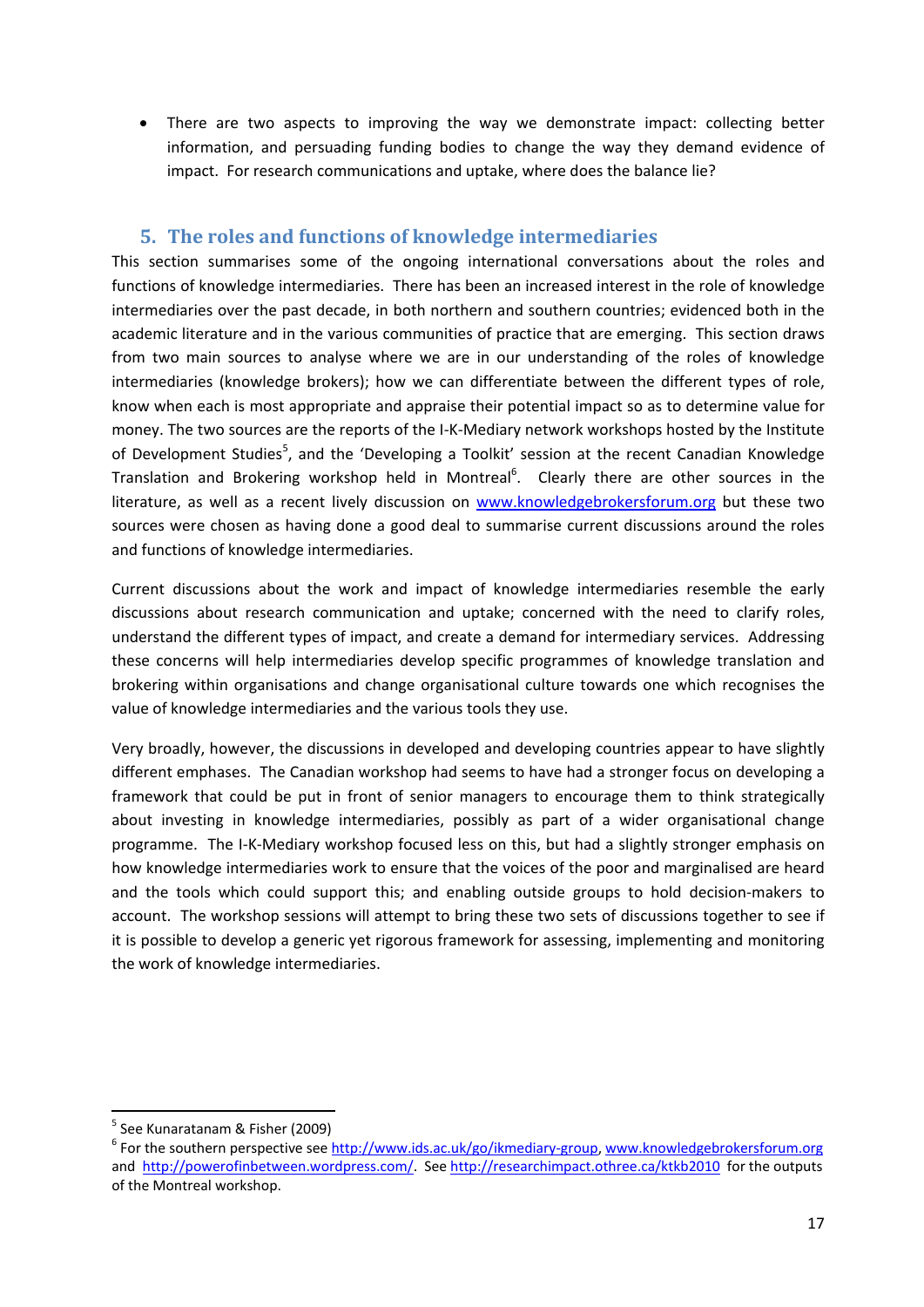# *5.1 Understanding the roles and functions of knowledge intermediaries*

Participants at the I‐K‐Mediary workshop analysed the contribution that intermediaries can make and identified seven areas:

- **Enabling and maintaining access to information**: advocating for open access to information and for material to be digitised, capturing tacit knowledge, organising and tagging information; and storing and providing access through various methods such as databases, portals, document delivery services.
- **Making information more edible for audiences:** helping communicate messages in simple language including popular languages; and providing introductions to key issues through issue guides and short briefings
- **Creating demand for information / generating cultures of information use:** changing the culture of public sector professionals to make better use of online information, empowering them to use that information, creating demand from the media and encouraging development partners to maintain their commitment to a particular issue
- **Supporting marginalised voices to be heard**: not relying on text to capture voices on an issue, actively creating fora in which different groups can be brought together (including policy, technical experts, NGO and civil society groups); and actively seeking out and collecting material from non‐mainstream sources
- **Creating alternative framings of issues:** presenting multiple perspectives on an issue, spotting gaps in information and advocating for others to act to fill them; using this to help set and refine research agendas, for example.
- **Connecting spheres of action:** convening different groups such as between different disciplines or between central, local government and communities
- **Enabling accountability**: improving the formal process of consultation between government and other stakeholders; making government documents available for people to comment and convening particular spaces for people to share their views.

[This list is drawn from Kunaratanam & Fisher 2009)]

In some contrast to this list of contributions of knowledge intermediaries, the Montreal workshop sought to develop a framework which would enable managers to better understand how to invest strategically in knowledge intermediaries and the types of tools most appropriate to the different functions they perform. The functions were identified as:

- **Informing:** disseminating content, targeting decision makers with information, making information easily accessible and digestible. Examples include factsheets, research synopses, web portals, databases, end‐of‐project seminars
- **Linking:** linking expertise to need for a particular policy area, helping policymakers address a specific policy issue by seeking out the necessary experts. Examples include project or programme advisory committees, focus groups, LinkedIn
- **Matchmaking:** matching expertise to need across issues and disciplines, helping policymakers think more broadly about a topic, finding experts with relevant knowledge from another discipline, helping them take a strategic overview to address the fullness of the issue. Examples include Departmental expert advisory committees, general conferences, university internships in government, mapping the evidence base for an issue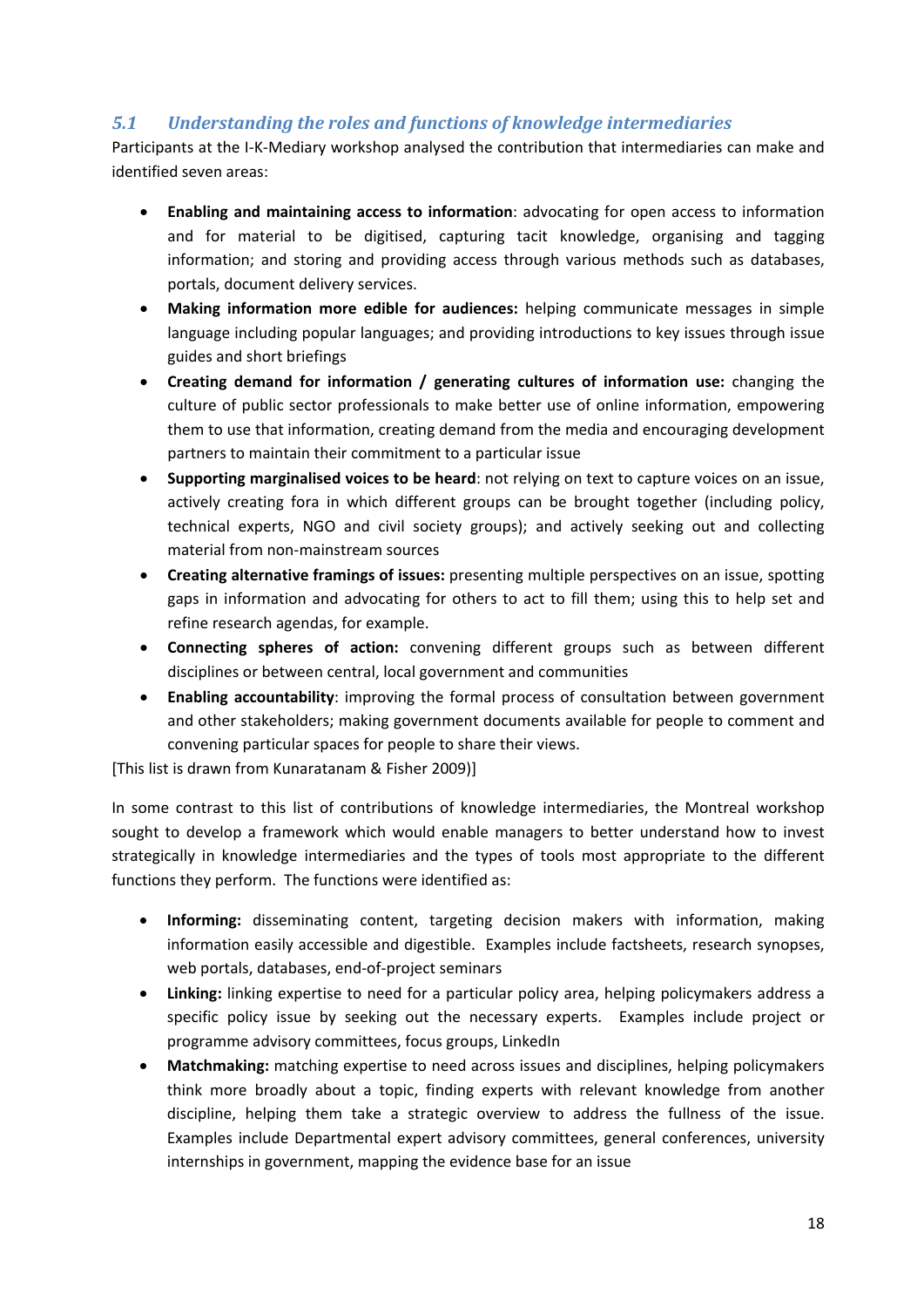- **Focused collaboration:** beginning to construct formal relationships to focus on a particular issue, contracting people or organisations to provide knowledge on an as‐needed basis. Examples include contracted research programmes, electronic knowledge networks, working groups, wikis
- **Strategic collaboration:** lengthening and deepening the collaborative process, strengthening relationships and moving to a situation where all sides jointly negotiate the questions to be asked Examples include joint agreements where the emphasis is on equality in the relationships between actors such as MOUs, joint agreements, communities of practice
- **Building sustainable institutions:** deepening the collaborative relationship to the extent that all parties jointly frame the issue; broadening institutional capacity of institutions to respond to several issues simultaneously. The focus is on co-production of knowledge and joint learning from doing; the arrangements are self-sustaining in terms of both funding and function, with all sides contributing resources. Examples include co-management arrangements, local enterprise partnerships, self‐sustaining consortia.

[This list quotes directly from Shaxson & Gwyn 2010)

The main difference between the two sets of conclusions seems to be the extent to which intermediaries are seen as playing an active part in capacity building. While the Montreal outputs see the development of self‐sustaining consortia (for example) as an important part of the knowledge broker's skill set, the southern approach appears to focus less on the building of sustainable institutions and more on the roles of intermediaries in '...making specific contributions to greater access and use of research-based information in decision-making processes.' (Kunaratanam & Fisher, 2009). This does highlight the question of whether we are looking more at a] the roles of intermediaries in improving the supply of research information, b] working from the outside to stimulate the demand for research within policy and practice, or c] working within policymaking organisations to make them more receptive to (and demanding of) research-based information. It may be that the Canadian workshop focused more on (c), while the I-K-Mediary workshops focused more on (a) and (b).

#### *5.2 Questions on the roles of knowledge intermediaries*

With budget restrictions firmly in place in the public sectors in many countries, it is important that the community of knowledge intermediaries begins some serious work to identify the key roles and functions intermediaries perform, the value they add and the rationales for investing in them as individuals, organisations or programmes of work. This is not a defensive exercise: as with any new area of work it will take time to convert the sceptical, to convince those with little experience that investing in knowledge intermediaries can be a cost-effective way of improving policy and practice. And a good way of advocating for changed practices is having a clear framework for demonstrating impacts, on which can be built a robust investment strategy. Rather than considering the issue from the point of view of knowledge intermediaries (which could be termed '*what do we do and how could we do it better*?'), it is important to be able to stand back and consider the needs of those making large‐scale investment decisions, of which knowledge intermediaries are just a part ('*what do I need to get done in the round, and how could investing in knowledge intermediaries make it more cost‐ effective*?')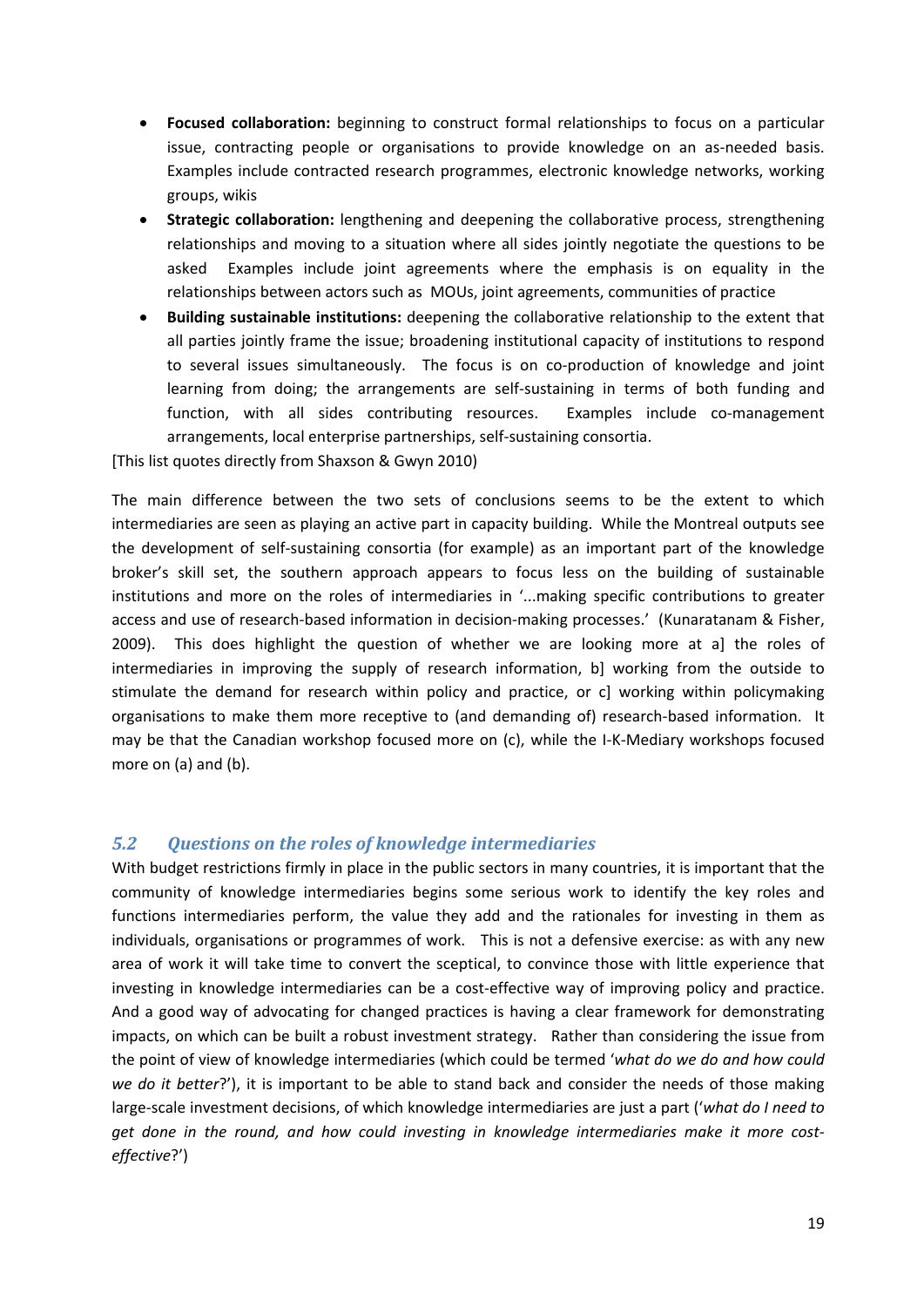So the questions for this workshop (which will be addressed in session on the second day) will come at this from the point of view of people in organisations who take decisions about what to fund to improve the impact of research on policy. These may be international donors who invest in a range of research and policy activities, senior managers in government departments who are concerned to use research more effectively to deliver policy, NGOs or CSOs who seek to define their roles more clearly, think tanks who operate at the boundaries of all these different organisations, or even individuals who are carving out their own space as a knowledge intermediary within any one of these organisations. It is not to say that there is no more need for debates on how knowledge intermediaries function; but there is a real need to begin substantive discussions that help clarify, and persuade the sceptics of, the value of knowledge intermediaries.

The two frameworks presented in this section are complementary  $-$  one is about how knowledge intermediaries make specific contributions to greater access and use of research‐based information in decision‐making processes; the other is about the full range of functions that a knowledge intermediary could perform, whether they sit inside or outside the policymaking process. Setting them against each other, as in the matrix overleaf, will allow us to begin to develop indicators of impact which relate both to the function that intermediaries perform (informing, linking...) and the contributions they make to better decision-making (enabling access to information, making information more edible...)

The group work on the second day will use a process of challenge and reflection to fill in the cells, developing a minimum set of indicators for each of the columns, then seeing how far it is possible to eliminate duplication by looking across the rows and develop a minimum set of indicators which address the concerns of both workshops. It is hoped that by doing this, participants will make a substantive contributions to ongoing attempts to understand and demonstrate the value and impact of knowledge intermediaries.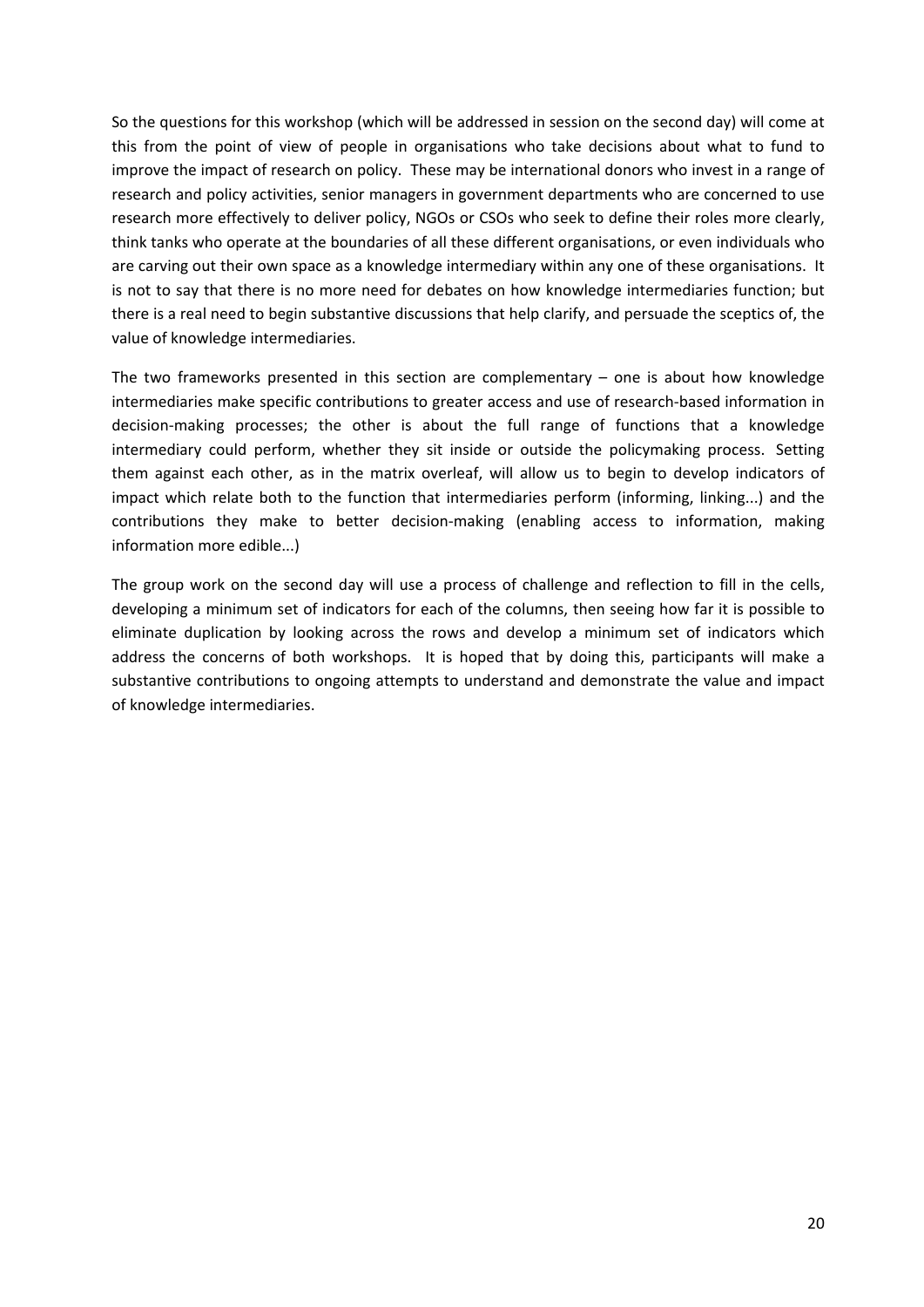# **Assessing the impact of knowledge intermediaries**

| For each cell: how can we<br>demonstrate the impact of<br>knowledge intermediaries? |                                                                                                    | Making specific contributions to greater access and use of research-based information in decision-making processes (I-K-Mediary) |                                                    |                                                                                 |                                                  |                                            |                                 |                            |
|-------------------------------------------------------------------------------------|----------------------------------------------------------------------------------------------------|----------------------------------------------------------------------------------------------------------------------------------|----------------------------------------------------|---------------------------------------------------------------------------------|--------------------------------------------------|--------------------------------------------|---------------------------------|----------------------------|
|                                                                                     |                                                                                                    | Enabling &<br>maintaining access<br>to information                                                                               | Making information<br>more edible for<br>audiences | Creating demand for<br>information/generating<br>cultures of information<br>use | Supporting<br>marginalised voices<br>to be heard | Creating alternative<br>framings of issues | Connecting spheres<br>of action | Enabling<br>accountability |
|                                                                                     | Informing:<br>disseminating<br>content                                                             |                                                                                                                                  |                                                    |                                                                                 |                                                  |                                            |                                 |                            |
|                                                                                     | Linking: linking<br>expertise to need for<br>an issue                                              |                                                                                                                                  |                                                    |                                                                                 |                                                  |                                            |                                 |                            |
|                                                                                     | Matchmaking:<br>matching expertise<br>to need across<br>disciplines                                |                                                                                                                                  |                                                    |                                                                                 |                                                  |                                            |                                 |                            |
|                                                                                     | Focused<br>collaboration:<br>constructing formal<br>relationships                                  |                                                                                                                                  |                                                    |                                                                                 |                                                  |                                            |                                 |                            |
| Framework for investing in knowledge brokering (Montreal)                           | Strategic<br>collaboration:<br>lengthening &<br>deepening the<br>collaborative process             |                                                                                                                                  |                                                    |                                                                                 |                                                  |                                            |                                 |                            |
|                                                                                     | <b>Building sustainable</b><br>institutions: co-<br>production of<br>knowledge & joint<br>learning |                                                                                                                                  |                                                    |                                                                                 |                                                  |                                            |                                 |                            |